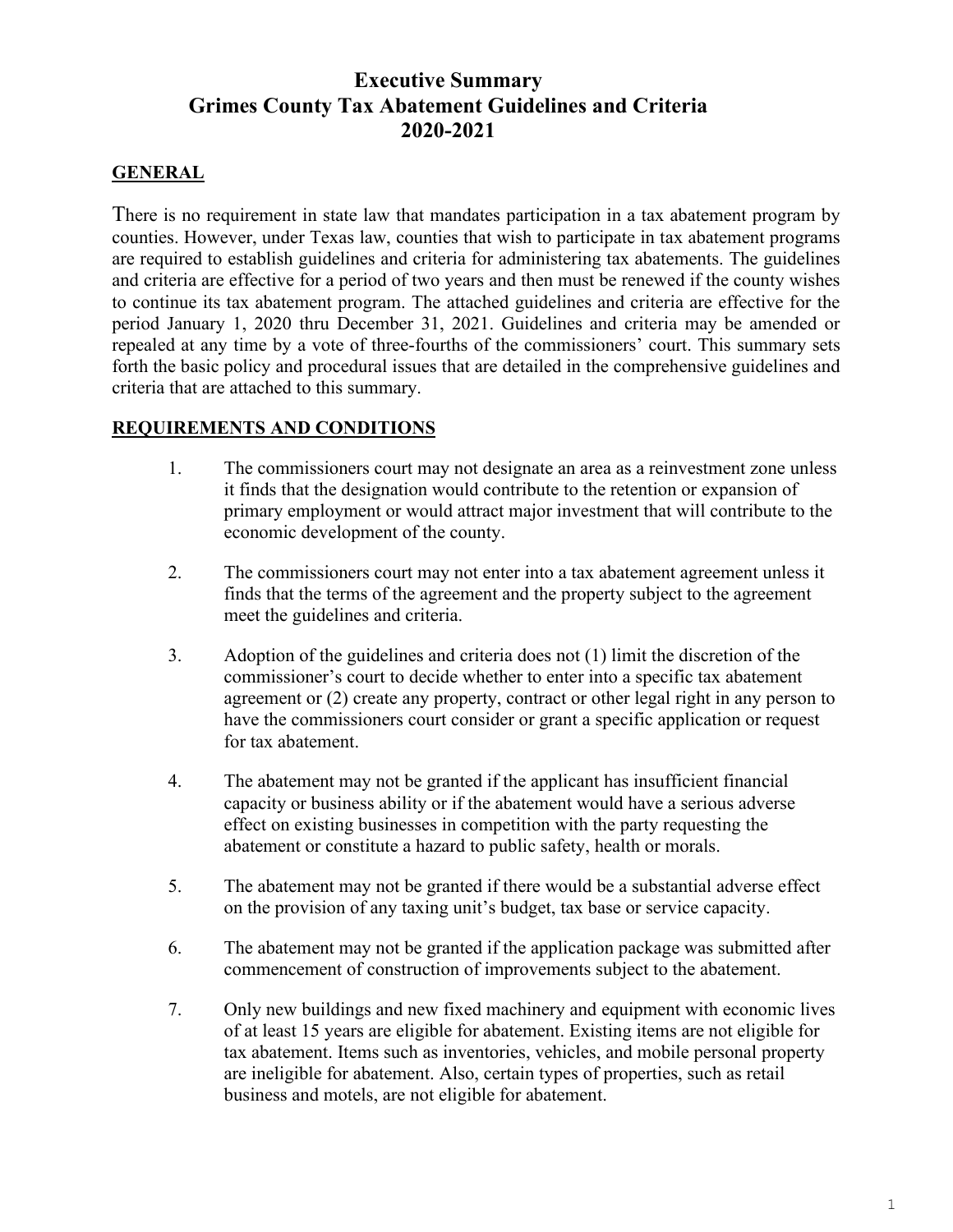- 8. A minimum investment of \$5,000,000 in eligible property (new buildings and new fixed equipment) is required.
- 9. A minimum of 15 permanent full time positions, on the average, must be added or retained with at least 50% of the new or retained positions being held by Grimes County residents provided that a sufficient number of qualified Grimes County residents make application. Employee numbers will be considered in conjunction with the total annual payroll that the project is expected to generate and the median annual wage for the area as posted by the Texas Workforce Commission.

#### **TERM AND VALUE**

The maximum term of abatement permitted by state law is 10 years.

The term of abatement and the amount of value abated each year of the term may vary depending on the overall nature and character of the proposed project.

However, the county prefers and encourages abatements of a shorter period, generally five years on the following schedule:

| Year                        | % Range     |
|-----------------------------|-------------|
|                             | 90-100%     |
| $\mathcal{D}_{\mathcal{L}}$ | $70 - 80\%$ |
| $\mathcal{R}$               | 50- 60%     |
| 4                           | $30 - 40\%$ |
| $\varsigma$                 | 10- 20\%    |

#### **PROCEDURE**

- 1. The applicant submits an application package to the county judge requesting designation of a reinvestment zone, approval of an application for tax abatement and approval of an agreement for tax abatement accompanied by a \$1,000 non-refundable application fee.
- 2. An advisory committee reviews the application package and reports the results of its review to the Commissioners Court.
- 3. Notice of a public hearing is published and other taxing units are notified of the hearing.
- 4. The county conducts a public hearing concerning designation of an area as a reinvestment zone and approval of the tax abatement application and abatement agreement.
- 5. The county approves or denies the request for reinvestment zone and tax abatement as agenda items at a meeting of the Commissioners Court. If approved, a written agreement between the county and the property owner is executed.
- 6. The project is monitored for compliance during the term of the agreement and is subject to default, cancellation and recapture provisions.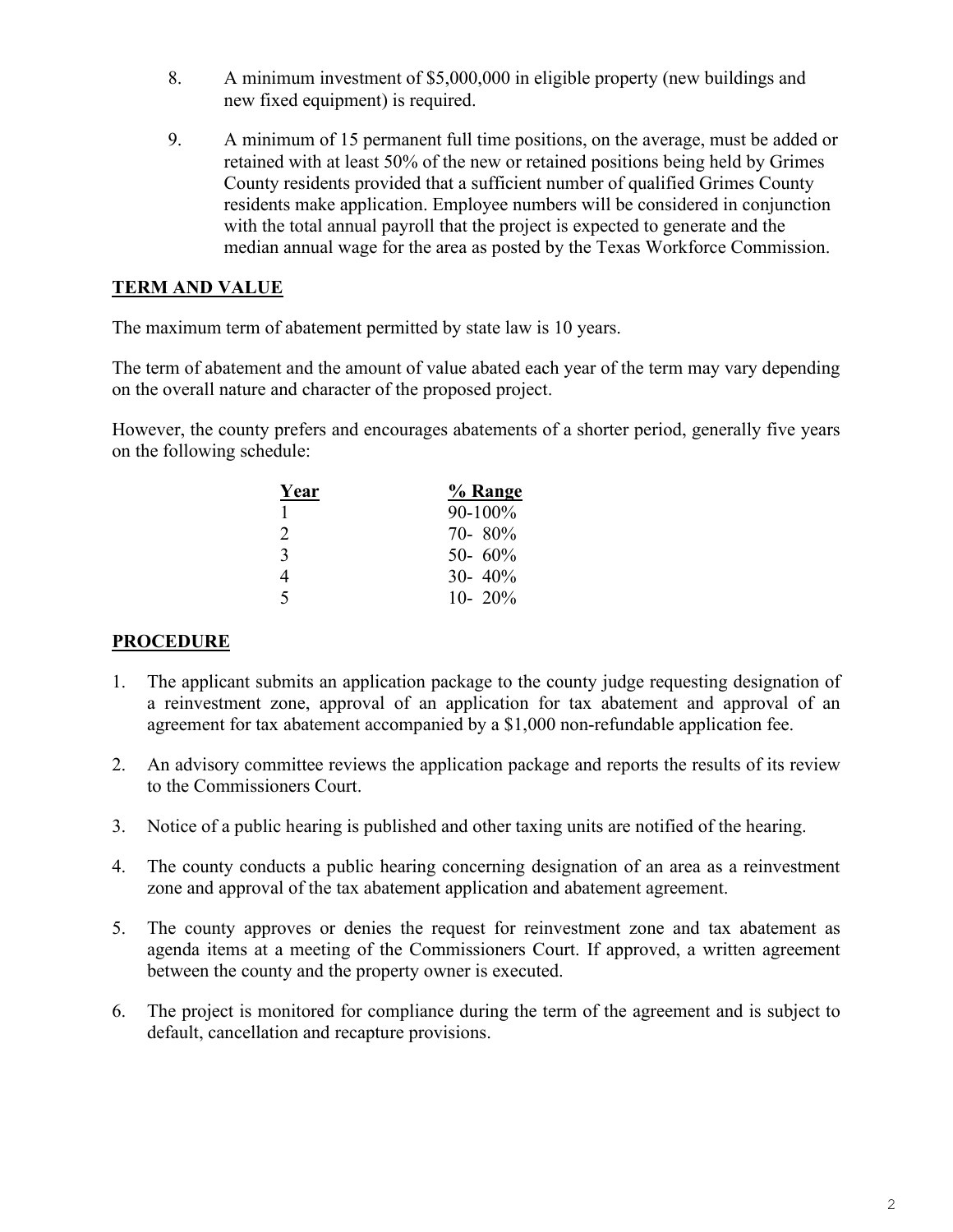# **Comprehensive Grimes County Tax Abatement Guidelines and Criteria 2020-2021**

## **SECTION 1 DEFINITIONS**

**(a) Abatement** means partial exemption from ad valorem taxes of certain real property (including fixed-in-place machinery & equipment) in a reinvestment zone designated for economic development purposes.

**(b) Overlapping Jurisdiction** means any other taxing unit in which the property to be the subject of the abatement is located.

**(c) Agreement** means a contractual agreement between a property owner and/or lessee and an eligible jurisdiction for the purposes of tax abatement.

**(d) Base Year Value** means the assessed value of eligible property on January l preceding the execution of the agreement, plus the agreed upon value of eligible property improvements made after January 1 but before the date the agreement is executed.

**(e) Base Year Number of Employees** means the number of employees reflected in the owner's application package.

**(f) Deferred Maintenance** means improvements necessary for continued operations which do not improve productivity or alter the process technology.

**(g) Economic Life** means the number of years a property improvement is expected to be in service in a facility.

**(h) Employee** means a person whose employment is both permanent and fulltime, who works for and is an employee of the Owner or an employee of a Contractor, who works a minimum of 1,750 hours per year exclusively within the Zone, who receives industry-standard benefits, and whose employment is reflected in the Owner's (and Contractor's, if applicable) quarterly report filed with the Texas Workforce Commission; but *excluding* any direct contract (seasonal, parttime, and full-time equivalent).

**(i) New Facility** means a property, previously undeveloped, which is placed into service by means other than or in conjunction with expansion or modernization.

**(j) Expansion** means the addition of buildings, structures, fixed machinery or equipment for purposes of increasing production capacity.

**(k) Modernization** means a complete or partial demolition of facilities and the complete or partial reconstruction or installation of a facility of similar expanded production capacity. Modernization may result from the construction, alteration, or installation of buildings, structures, or fixed machinery and equipment. Modernization shall include improvements for the proposed purposes of increasing productivity or updating the technology of fixed machinery or equipment, or both.

**(l) Facility** means property improvements completed or in the process of construction which together comprise an integral whole.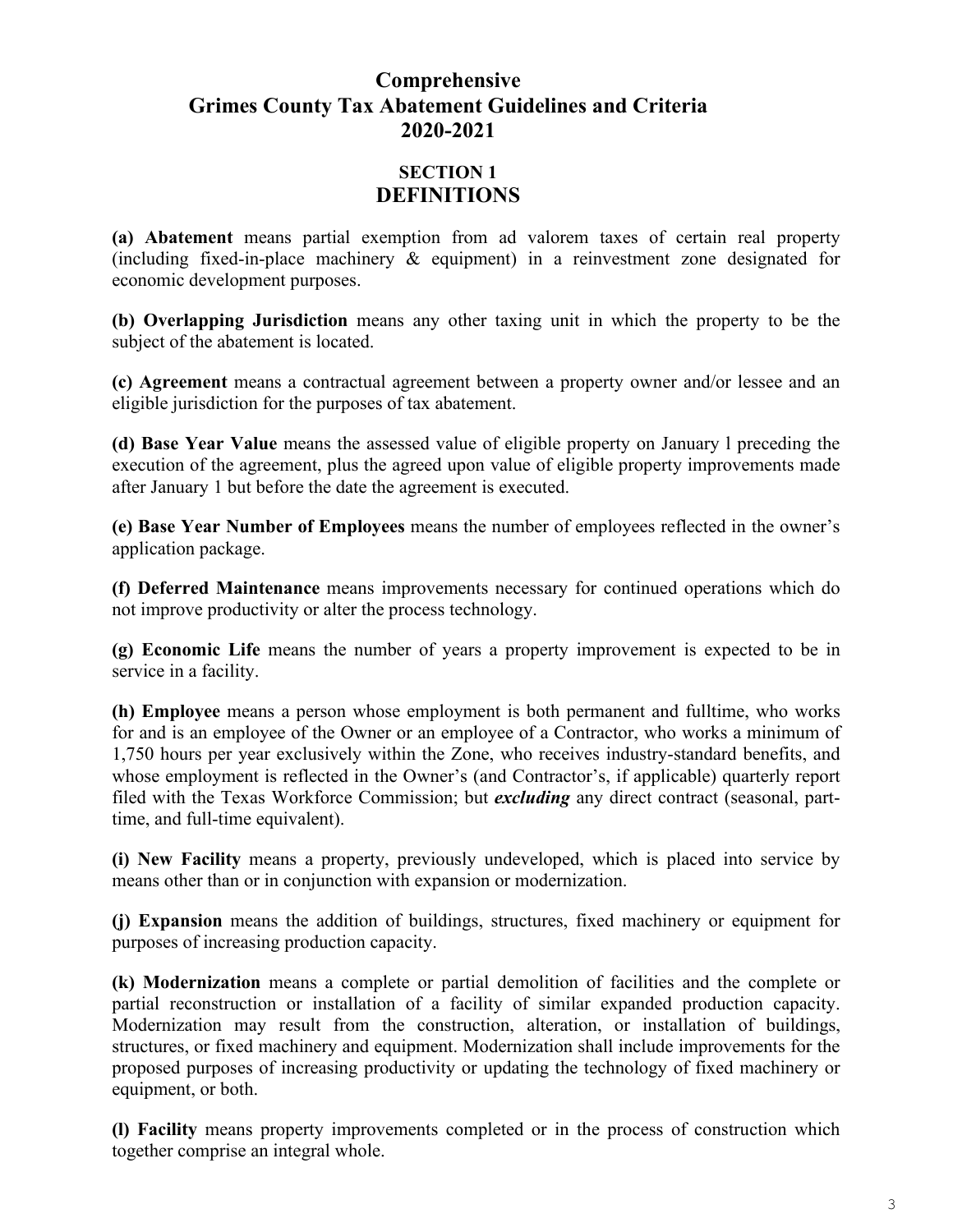**(m) Manufacturing Facility** means buildings and structures, including fixed-in-place machinery and equipment, the primary purpose of which is or will be the manufacture of tangible goods or materials or the processing of such goods or materials by physical or chemical change.

**(n) Regional Distribution Center Facility** means buildings and structures, including fixed machinery and equipment, used or to be used primarily to receive, store, service or distribute goods or materials owned by the facility operator where a majority of the goods are distributed to points at least 100 miles from any part of Grimes County.

**(o) Regional Service Facility** means buildings and structures, including fixed machinery and equipment, used or to be used to service goods where a majority of the goods being serviced originate at least 100 miles from any part of Grimes County.

**(p) Research Facility** means building and structures, including fixed machinery and equipment, used or to be used primarily for research or experimentation to improve or develop new tangible goods or materials or to improve or develop the production processes thereto.

**(q) Research and Development Facility** means buildings and structures, including fixed-inplace machinery and equipment, used or to be used primarily for research or experimentation to improve or develop current technology in biomedicine, electronics or pre-commercial emerging industries.

**(r) Other Basic Industry Facility** means buildings and structures including fixed machinery and equipment not elsewhere described, used or to be used for the production of products or services.

### **SECTION 2 ABATEMENT AUTHORIZED**

**(a) Authorized Facility**. A facility may be eligible for abatement if it is a Manufacturing Facility, Research Facility, Regional Distribution Center Facility, Regional Service Facility, Research and Development Facility or Other Basic Industry.

**(b) Creation of New Value**. Abatement may only be granted for the additional value of eligible real property (including fixed-in-place machinery and equipment) listed in an abatement agreement between the County and the property owner and/or lessee, subject to such limitations as Commissioners Court and state law may require.

**(c) New and Existing Facilities**. Abatement may be granted for new facilities and improvements to existing facilities for purposes of Expansion or Modernization.

**(d) Eligible Property.** Abatement may be extended to the value of buildings, structures, fixed machinery and equipment, site improvements plus ancillary fixed improvements necessary to the operation and administration of the facility.

**(e) Ineligible Property.** The following types of property shall be fully taxable and ineligible for abatement: land; inventories; supplies; tools; office furnishings and equipment, mobile equipment, and other forms of movable personal property; vehicles; vessels; aircraft; single family housing; multi-family housing; hotel and motel accommodations; local, regional or national entertainment centers, retail businesses, facilities primarily devoted to the production, generation or transmission of electricity, deferred maintenance investments; and property with an economic life of less than 15 years.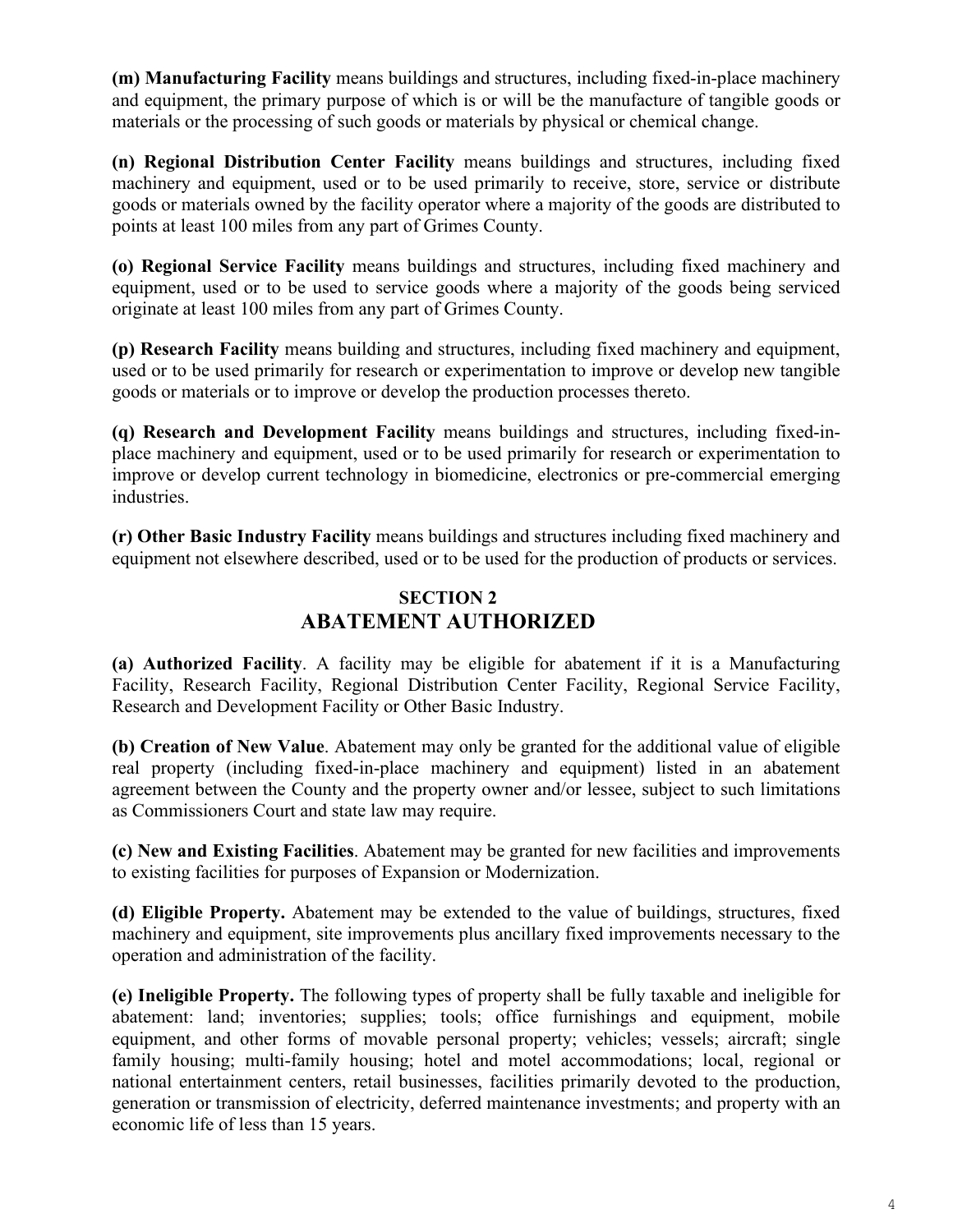**(f) Owned/Leased Facilities.** If a leased facility is granted abatement the agreement shall be executed with the lessor and the lessee. Abatements may be granted on leasehold interests in taxable or exempt property.

**(g) Term of Abatement.** A tax abatement shall be granted in accordance with the terms of a Tax Abatement Agreement and may begin either on January 1st immediately following the date of execution of the agreement or the owner and the taxing unit may agree to defer the commencement of the abatement period until a January 1 date that is subsequent to the date the agreement is entered into, except that the duration of an abatement period may not exceed 10 years. While state law permits an abatement period up to 10 years, the county prefers and encourages abatements of a shorter period, generally five years on the following schedule: Year 1, 90-100%; Year 2, 70-80%; Year 3, 50-60%; Year 4, 30-40%; and Year 5, 10-20%. The term of abatement and the amount of value abated each year of the term may vary depending on the overall nature and character of the proposed project.

**(h) Basic Qualifications for Tax Abatement.** To be eligible for tax abatement the planned improvements must meet the following basic qualifications:

1. The abatement must contribute to the retention or expansion of primary employment and attract major investment that will contribute to the economic development of the county.

2. The abatement may not be granted if the applicant has insufficient financial capacity or business ability or if the abatement would have a serious adverse effect on existing businesses in competition with the party requesting the abatement or constitute a hazard to public safety, health or morals.

3. Adoption of the guidelines and criteria does not (1) limit the discretion of the commissioners court to decide whether to enter into a specific tax abatement agreement or (2) create any legal right in any person to have the commissioners court consider or grant a specific application or request for tax abatement.

4. The abatement must be shown to involve an investment that will increase the assessed value of the eligible property at least five million dollars (**\$5,000,000)** upon completion of the project.

5. The abatement must be shown to directly create or prevent the loss of permanent fulltime employment for at least 15 people with at least 50% of the employees consisting of Grimes County residents provided that a sufficient number of qualified Grimes County residents make application. Employee numbers shall be considered in conjunction with the total amount of payroll that is expected to be generated and the median annual wage for the area as posted by the Texas Workforce Commission.

**(i) Taxability.** During the term of the abatement taxes shall be assessed as follows:

1. The value of ineligible property as provided in Section 2 (e), "Ineligible Property" shall be fully taxable.

2. The value of existing eligible property listed in the base year value shall be determined each year and shall be fully taxable.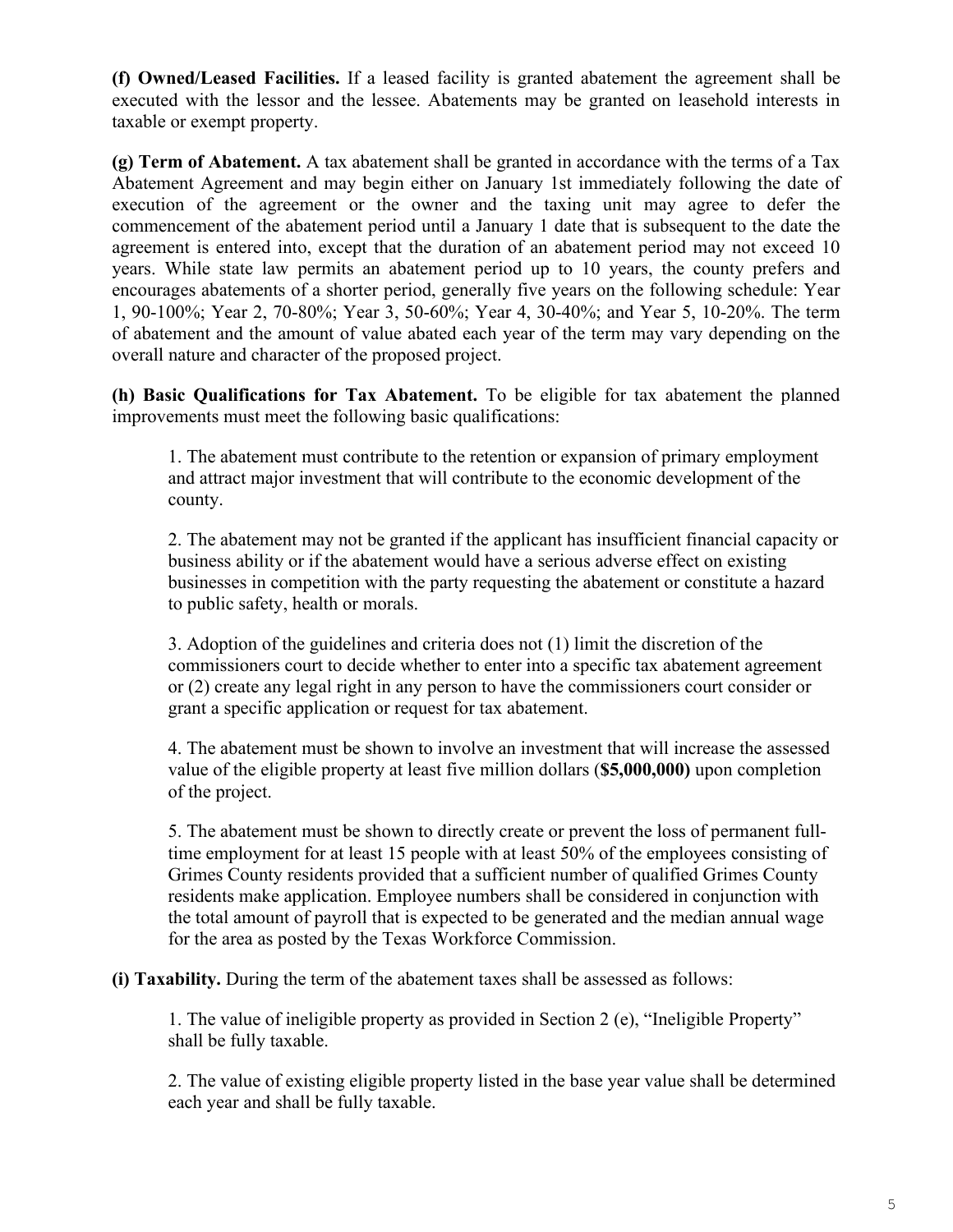3. The additional value of new eligible property shall be taxable in the manner described in Section 2 (g).

**Environmental and Worker Safety Qualification.** In determining whether to grant a tax abatement, consideration will be given to compliance with all state and federal laws designed to protect human health, welfare and the environment ("environmental laws") that are applicable to all facilities in the State of Texas owned or operated by the owner of the facility or lessee, its parent, subsidiaries and, if a joint venture or partnership, every member of the joint venture or partnership ("applicants"). Consideration may also be given to compliance with environmental and worker safety laws by applicants at other facilities within the United States.

## **SECTION 3 APPLICATION**

**(a) Timely application:** Any current or potential owner or lessee of taxable property in Grimes County must request a tax abatement by filing a complete Grimes County Tax Abatement Application Package (in the form shown in Addenda #1) with the Grimes County Judge consisting of (1) a written request for the designation of an area that does not include areas in the taxing jurisdiction of a municipality as a reinvestment zone (2) a completed narrative form (3) a completed application for tax abatement and (4) a check in the amount of \$1,000 payable to Grimes County for an application fee. The payment for application fees is non-refundable regardless of whether the application package is approved, denied or modified. If for any reason an applicant is required to submit more than one application or resubmit an application, each application requires the \$1,000 application fee.

The application package must be filed with the County Judge prior to the commencement of construction, alteration, or installation of improvements related to a proposed modernization, expansion or new facility. The County shall not establish a reinvestment zone or enter into an abatement agreement if it finds that the Tax Abatement Application Package was filed after the commencement of construction, alteration, or installation of improvements related to a proposed modernization, expansion or new facility.

**(b)** The request for designation of a reinvestment zone must include the following items: (1) a statement describing how designation of the area as a reinvestment zone would be reasonably likely to contribute to the retention or expansion of primary employment or to attract major investment in the zone that would be a benefit to the property and that would contribute to the economic development of the county (2) a map or plat of the proposed zone and (3) a set of metes and bounds field notes describing the proposed zone.

**(c)** The application form must contain the following:

- (1) A descriptive list of the proposed improvements for which tax abatement is being requested, including type, number, economic life, estimated cost and location;
- (2) A time schedule for undertaking and completing the proposed improvements;
- (3) A map or plat and a metes and bounds legal description of the property;
- (4) The estimated number of jobs that will be retained and/or created.
- (5) The estimated number of jobs that will be held by Grimes County residents.
- (6) The estimated annual payroll.
- (7) Financial or other information, as the Commissioners Court may deem appropriate for evaluating the financial status or other characteristics of the applicant.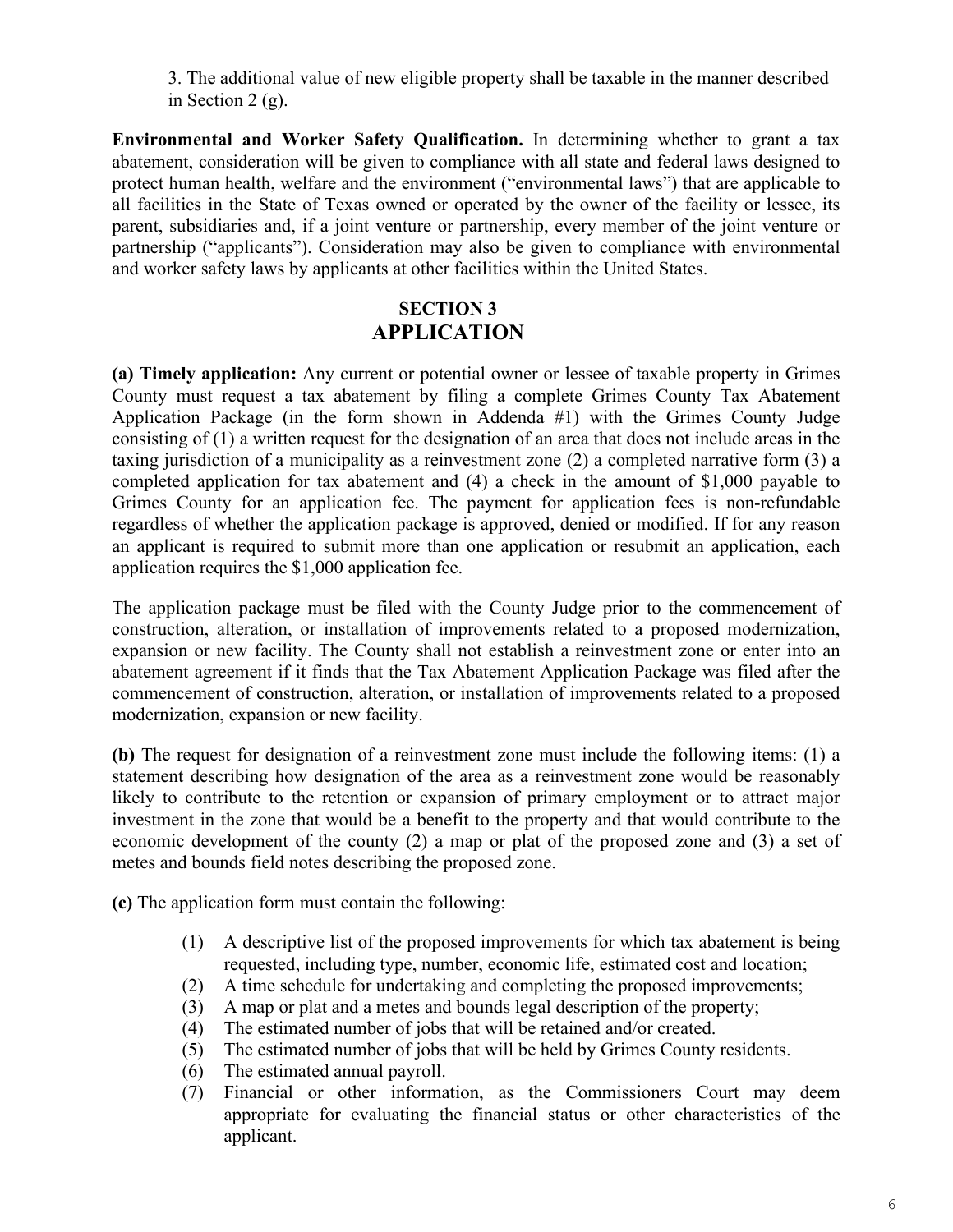(8) A written estimate from the Chief Appraiser of the Grimes County Appraisal District listing for each year in the term of the proposed abatement: the estimated value of the property, the percentage of value abated, the amount of value that will be abated, the taxable value remaining after abatement, and an estimate of taxes that will be abated using the tax rate currently in effect at the time the application is filed.

**(d)** After the application packet is filed, but before the public hearing concerning the abatement is held, the applicant shall meet with a review committee composed of the following members: the county judge, the county commissioner in whose precinct the proposed project will be located, a representative of the Grimes County Chamber of Commerce, a representative of the Navasota Economic Development Corporation, and a representative of the Grimes County business community. The Commissioners Court shall request that the President of the Chamber of Commerce and the President of the Economic Development Corporation select the representatives from their respective organizations. The Commissioners Court shall appoint the business community representative. The committee shall serve in a review and advisory capacity to the Commissioners Court in matters regarding tax abatement.

### **SECTION 4 PUBLIC HEARING AND APPROVAL**

**(a)** The Commissioners Court may not adopt an order designating a reinvestment zone or approving an application or agreement for tax abatement until it has held a public hearing at which interested persons are entitled to speak and present evidence for or against the designation and the abatement. The hearing shall be scheduled no later than 45 days from the date the application package is filed with the county judge. Notice of the hearing (in the form shown in Addenda #3) shall be published no later than the seventh day before the hearing in a newspaper having general circulation within the county. The County shall give notice of its intent to consider a tax abatement agreement to overlapping jurisdictions in accordance with Sec. 312.2041 Texas Property Tax Code which requires that (1) the Commissioners Court or a designated officer or employee deliver written notice to the presiding officer of the governing body of the affected jurisdictions of the county's intent to enter into a tax abatement agreement (2) the notice be delivered no later than the seventh day before the date the Commissioners Court enters into the tax abatement agreement (3) the notice must be delivered by certified mail return receipt requested and (4) a copy of the proposed tax abatement agreement must be included with the notice.

**(b)** At the public hearing, interested persons shall be entitled to speak and present written materials for or against the designation of the reinvestment zone and the approval of the proposed tax abatement agreement.

**(c)** In order to enter into a tax abatement agreement, the Commissioners Court must find that the terms of the proposed agreement meet these Guidelines and Criteria. Neither a request for designation of a reinvestment zone nor application or agreement for tax abatement shall be authorized if it is determined that:

> (1) The Tax Abatement Application Package was filed after the commencement of construction, alteration, or installation of improvements related to a proposed modernization, expansion or new facility; or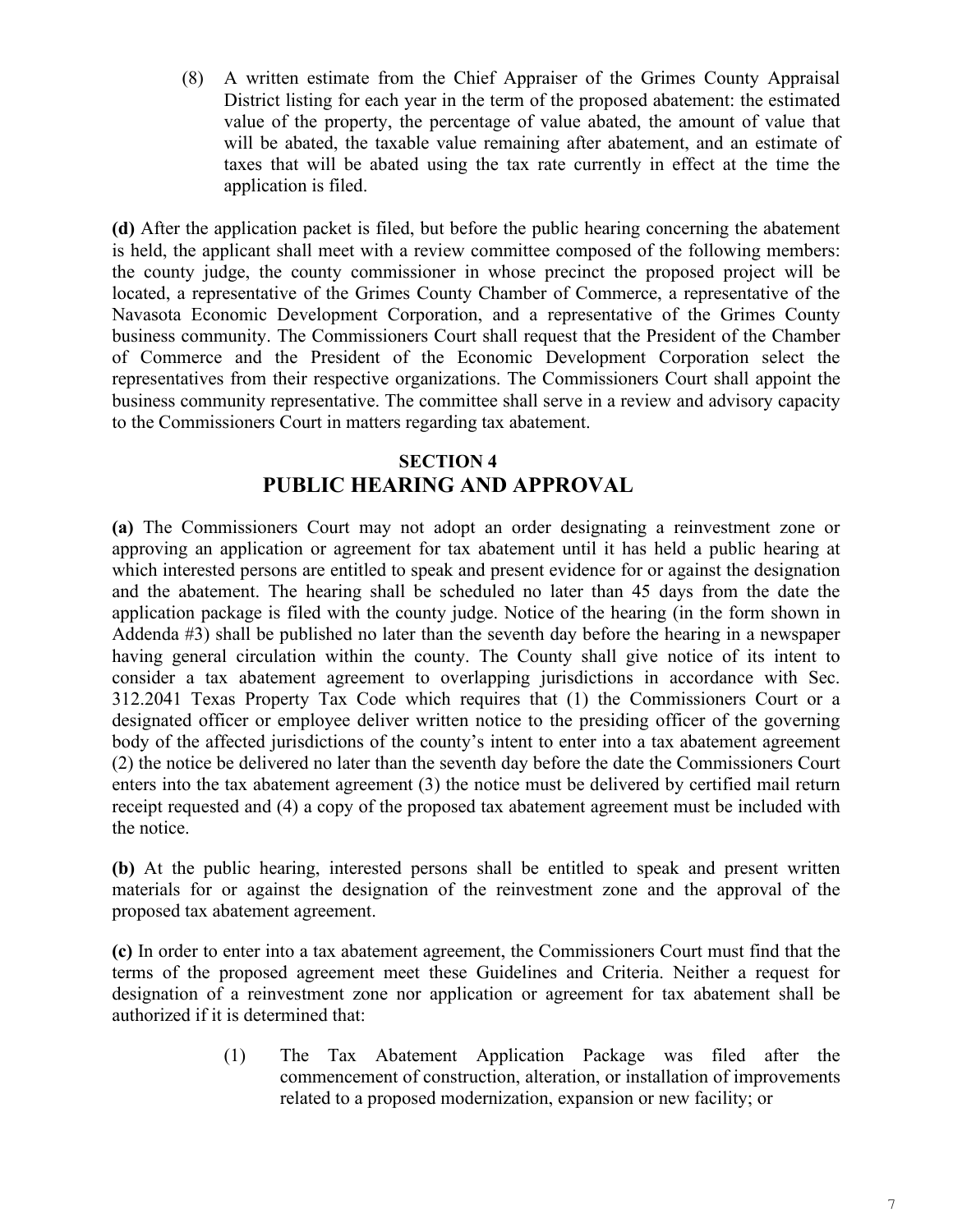- (2) There would be a substantial adverse effect on the provision of any taxing unit's budget, tax base or service capacity; or
- (3) The applicant has insufficient financial capacity or business ability; or
- (4) The planned or potential use of the property would constitute a hazard to public safety, health or morals; or
- (5) There would be a violation of local, state or federal laws; or
- (6) The abatement would have a serious adverse effect on existing businesses in competition with the party requesting abatement; or
- (7) Designation of the area as a reinvestment zone would not contribute to the retention or expansion of primary employment or would not attract major investment in the zone that would contribute to the economic development of the county.

**(d)** The Commissioners Court shall either approve or disapprove the request for designation of reinvestment zone, application for tax abatement and tax abatement agreement no later than 30 days from the date of the public hearing. The County Judge shall notify the applicant in writing by certified mail return receipt requested of approval or disapproval. If disapproved, a County Commissioners Court member may request as second review, in which case a new package and hearing shall be required.

**(e)** Requests for variances from the provisions of the guidelines and criteria may be made in written form and submitted with the tax abatement application package. Such requests shall include a complete description and explanation of the circumstances which prompt the applicant to request a variance. The approval process for a variance shall be identical to that for a standard application and may be supplemented by such additional information as deemed necessary by the Commissioners Court.

# **SECTION 5 APPROVAL OF REINVESTMENT ZONE DESIGNATION; APPLICATION FOR TAX ABATEMENT AGREEMENT**

The Commissioners Court, upon a majority vote at an open meeting, shall (1) adopt an order designating an area of the county as a reinvestment zone and (2) adopt an order approving the tax abatement application and tax abatement agreement. The orders and agreement shall be in the forms as shown in Addenda Number 1 and Addenda Number 2 unless otherwise specified by the Commissioners' Court.

The agreement shall:

- (a) Specify the minimum amount of investment in eligible improvements;
- (b) Specify the base year value;
- (c) Specify the base number of employees;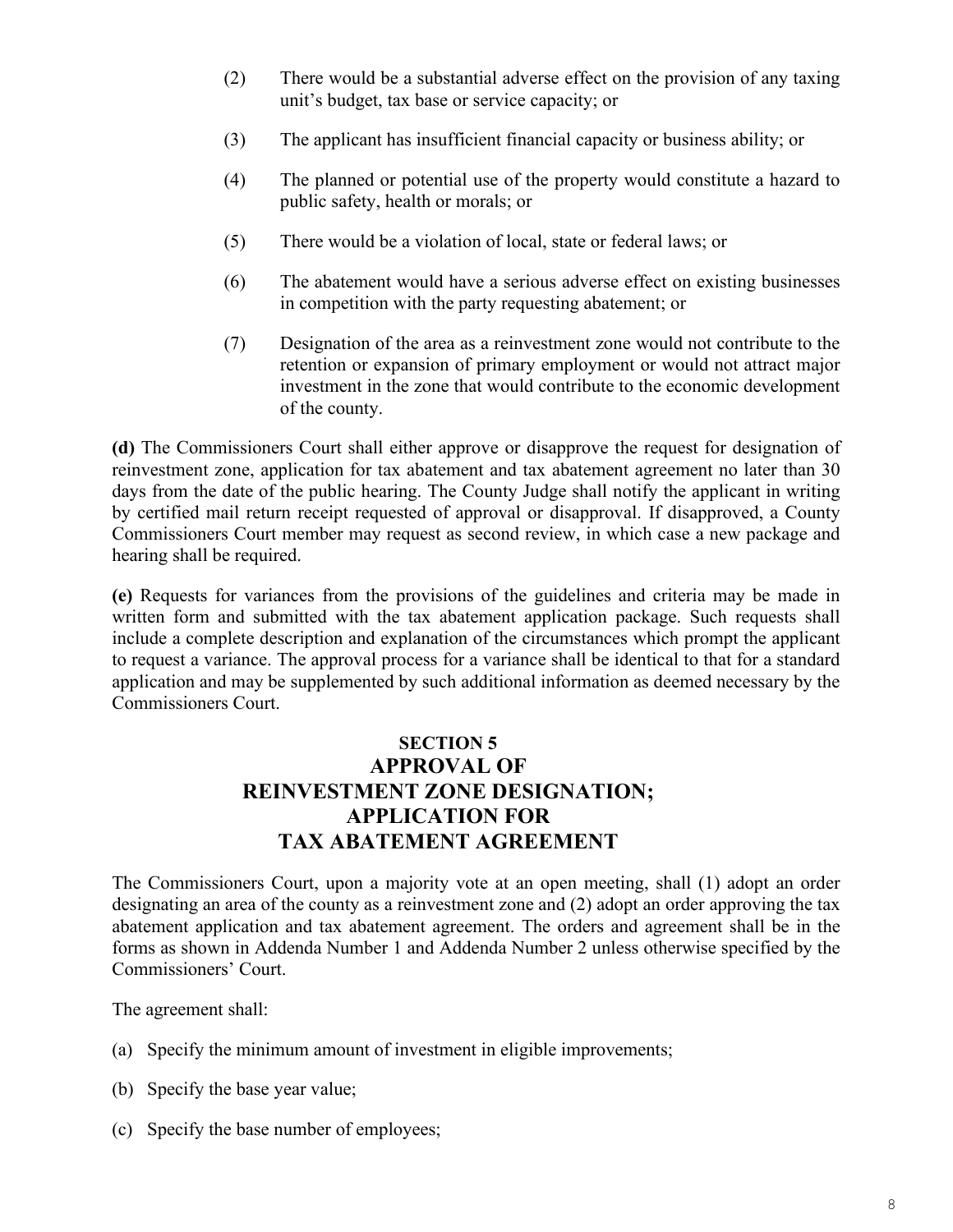- (d) Specify the minimum number of jobs that will be retained and/or created;
- (e) Specify the minimum number of jobs that will be held by Grimes County residents;
- (f) Specify the minimum amount of payroll for the retained/created jobs;
- (g) Specify the commencement date and the termination date of abatement;
- (h) Specify the year and the percentage of value to be abated for each year in the abatement period;
- (i) Describe the proposed use of the facility; nature of construction, time schedule, map or plat, property description and a list of the kind, number and location of all proposed improvements to the property;
- (j) Provide that employees and/or designated representatives of Grimes County and the Grimes Central Appraisal District shall have access to the facility to ensure that the improvements are being made according to the specifications and conditions of the agreement and to determine if the terms and conditions of the Agreement are being met. All inspections will be made only after giving a minimum of 24 hours' notice in a manner as to not unreasonably interfere with the construction or operation of the facility. All inspections will be made with one or more representatives of the company and in accordance with company safety standards.
- (k) Require that the owner shall furnish to the appraisal district and/or its designated representatives the following : (1) A rendition and other reports in accordance with provisions of the Texas Property Tax Code and (2) Accounting, financial or asset information, as required by the chief appraiser, necessary to accurately identify and appraise the assets subject to the abatement agreement.
- (l) Provide for recapturing property tax revenue lost as a result of the agreement if the owner fails to make the improvements as provided by the agreement or otherwise violates any of the terms and conditions of the agreement.
- (m) Provide that the Commissioners Court may cancel or modify the agreement if the property owner fails to comply with the agreement.
- (n) Require that the owner of the property certify annually to the county that the owner is in compliance with each applicable term of the agreement and furnish the following information as an attachment to its annual application for property tax abatement exemption: the total number of employees as of December 31 of the preceding year, the estimated percentage of the total number of employees as of December 31 of the preceding year who are Grimes County residents, and the estimated annual payroll for the preceding year.
- (o) Limit the uses of the property consistent with the general purpose of encouraging development or redevelopment of the zone during the period that the abatement is in effect; and
- (p) Contain each term agreed to by the owner of the property.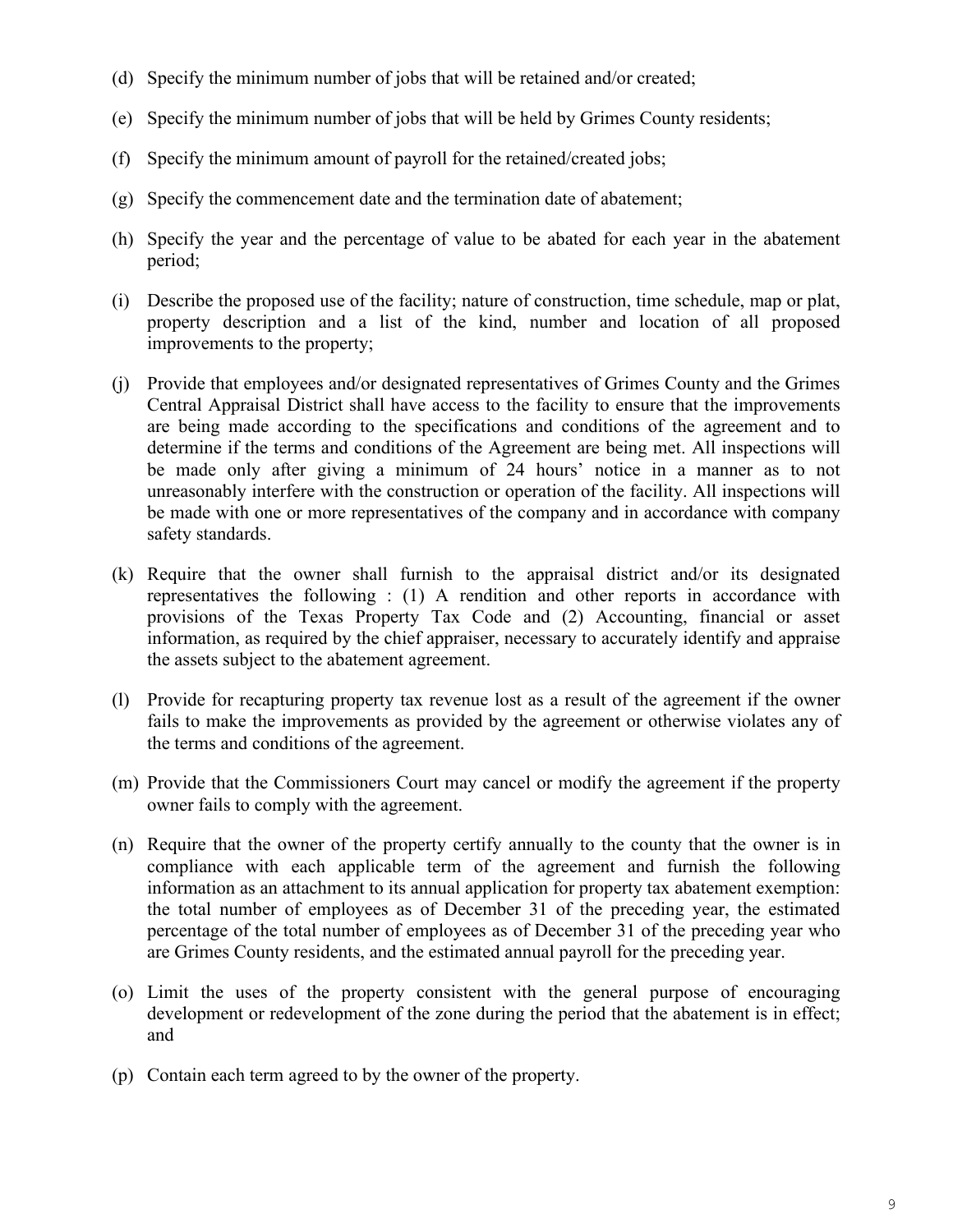### **SECTION 6 DEFAULT**

The following shall constitute default on the part of the owner:

- (a) The owner fails to substantially complete the improvements or facility in accordance with plans and specifications submitted; or
- (b) The facility is completed and begins producing products or services, but subsequently discontinues product or service for any reason except fire, explosion or other casualty, accident or natural disaster for a period of 180 consecutive days during the abatement period; or
- (c) The owner makes any misrepresentation in the tax abatement package or in the agreement that is false or misleading in any material respect; or
- (d) The owner fails to retain or create employment for the number of employees specified in the agreement; or
- (e) The owner fails to make the minimum required investment; or
- (f) The owner allows its ad valorem taxes owed the county or overlapping jurisdictions to become delinquent; or
- (g) The owner fails to provide the county's designated representatives or the appraisal district's designated representatives access to the facility, or fails to provide an employee or company representative to accompany the county's or the appraisal district's designated representative during inspection of the facility, or fails to comply with the rendition and reporting requirements of the Texas Property Tax Code or fails to provide each year the accounting, financial or asset information necessary for the identification and appraisal of the property subject to the abatement; or
- (h) The owner violates any of the terms and conditions contained in the agreement.

In the event the county declares a default, the county shall notify the owner of the default in writing, certified mail return receipt requested, and if such default is not cured within 60 days from the date such notice is delivered, the agreement and abatement shall be terminated; provided however, that in the case of a default that for causes beyond the owner's reasonable control, cannot with reasonable due diligence be cured within the 60 day period, the cure period may be extended if the owner shall within 10 days of receipt of the notice of default (1) advise the county of the owner's intention to institute all steps necessary to cure such default; and (2) shall institute and complete with reasonable dispatch all steps necessary to cure such default.

## **SECTION 7 RECAPTURE**

**(a)** If the facility is completed and begins producing product or service, but subsequently discontinues producing product or service for any reason except for fire, explosion, or other casualty, accident, or natural disaster for a period of 180 consecutive days during the abatement period, then the agreement shall terminate and so shall the abatement of the taxes for the calendar year during which the facility no longer produces for the  $180<sup>th</sup>$  consecutive day. The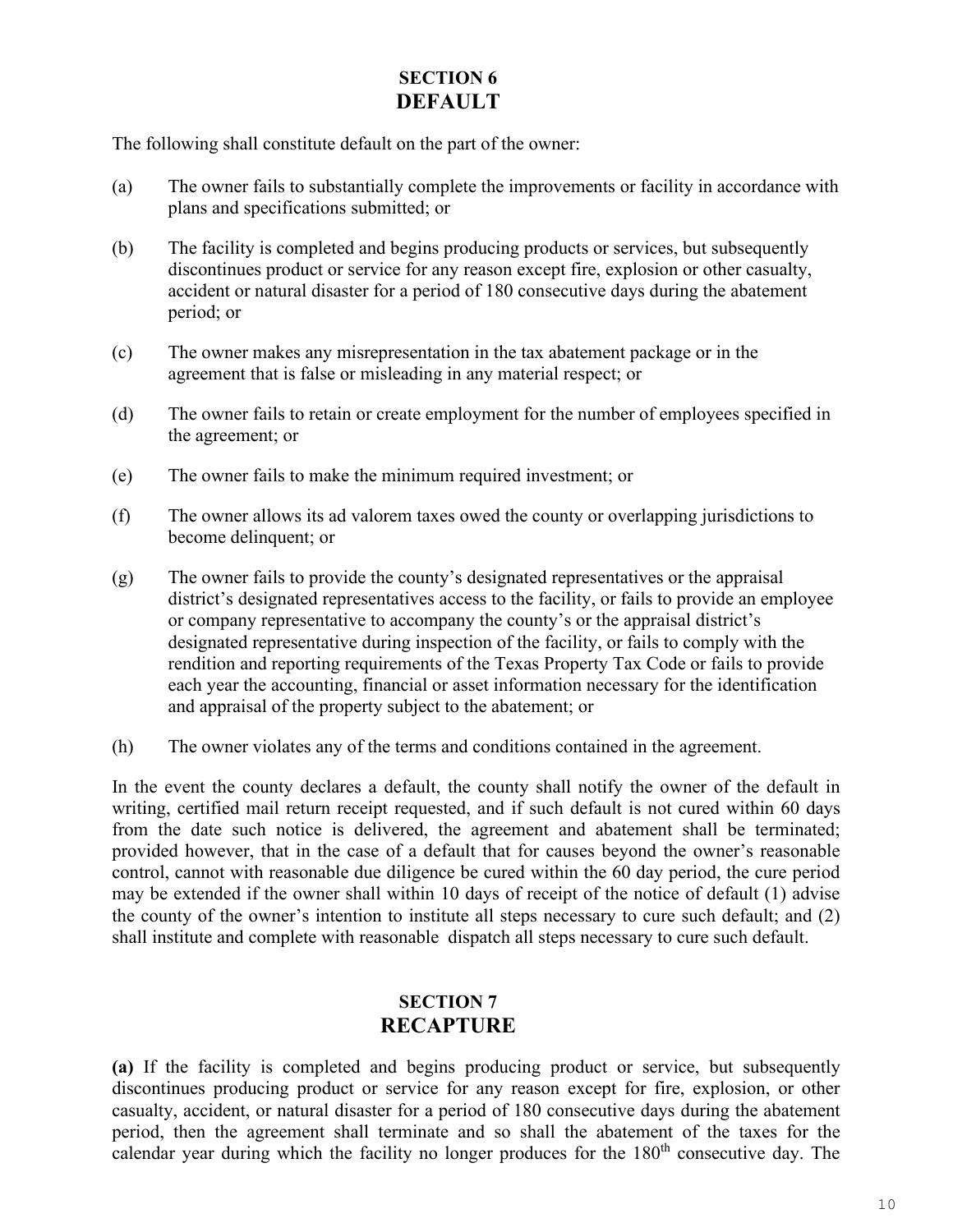taxes abated for that calendar year shall be paid to the County prior to the delinquency date for that year. Furthermore, all ad valorem taxes which would have been levied by the County for all calendar years prior to the year in which the facility no longer produced for the  $180<sup>th</sup>$  consecutive day, but for the abatement and all penalties and interest on the recaptured tax amount, as authorized by law, will become a debt to the taxing unit and shall become due and payable to the County within 60 days of the date the notice of default is delivered.

**(b)** If the company or individual is in default according to the terms and conditions of its agreement during the abatement period for any reason other than that described in Sec 7. (a), the agreement shall terminate and so shall the abatement of taxes for the calendar year during which the default occurred. The taxes abated for that calendar year shall be paid to the County prior to the delinquency date for that year. Furthermore, all ad valorem taxes which would have been levied by the County for all calendar years prior to the year in which the default occurred but for the abatement and all penalties and interest on the recaptured tax amount, as authorized by law, will become a debt to the taxing unit and shall become due and payable to the County within 60 days of the date the notice of default is delivered.

### **SECTION 8 ADMINISTRATION**

The Chief Appraiser of the Grimes Central Appraisal District shall annually submit to the Commissioners Court a written report indicating the following for each property owner receiving an abatement: (1) The value of the property subject to the abatement (2) the amount of value abated (3) the taxable value remaining after the abatement (4) the amount of tax loss due to the abatement (5) the percentage of abatement for the current year (6) a schedule showing the years and percentages of abatement remaining (7) the value of the non-abated property (8) the amount of taxes paid on the non-abated property (9) the minimum number of employees and the reported number of employees (10) the reported percentage of employees residing in Grimes County and (11) any other information pertaining to compliance related issues.

In the event that the county declares an owner to be in default, the County Judge shall deliver written notice to the chief appraiser that the abatement and agreement are terminated and the taxes that were abated are subject to recapture. The Chief Appraiser, acting in the capacity of Tax Assessor-Collector, shall perform all duties related to the collection of taxes and penalty and interest resulting from default as provided for in Sec. 7 (a) and Sec 7 (b).

#### **SECTION 9 ASSIGNMENT**

A tax abatement agreement may be assigned to a successor or lessee of a facility with the written consent of the Commissioners Court, which consent shall not be unreasonably withheld. Any assignment shall provide that the assignee shall irrevocably and unconditionally assume all the duties and obligations of the assignor upon the same terms and conditions as set out in the agreement. Any assignment of a tax abatement agreement shall be to an entity that continues the same improvements to the property (except to the extent such improvements have been completed), and continues the same use of the facility as stated in the original Tax Abatement Agreement with the initial applicant. No assignment shall be approved if the assignor or the assignee is indebted to the County for past due ad valorem taxes or other obligations.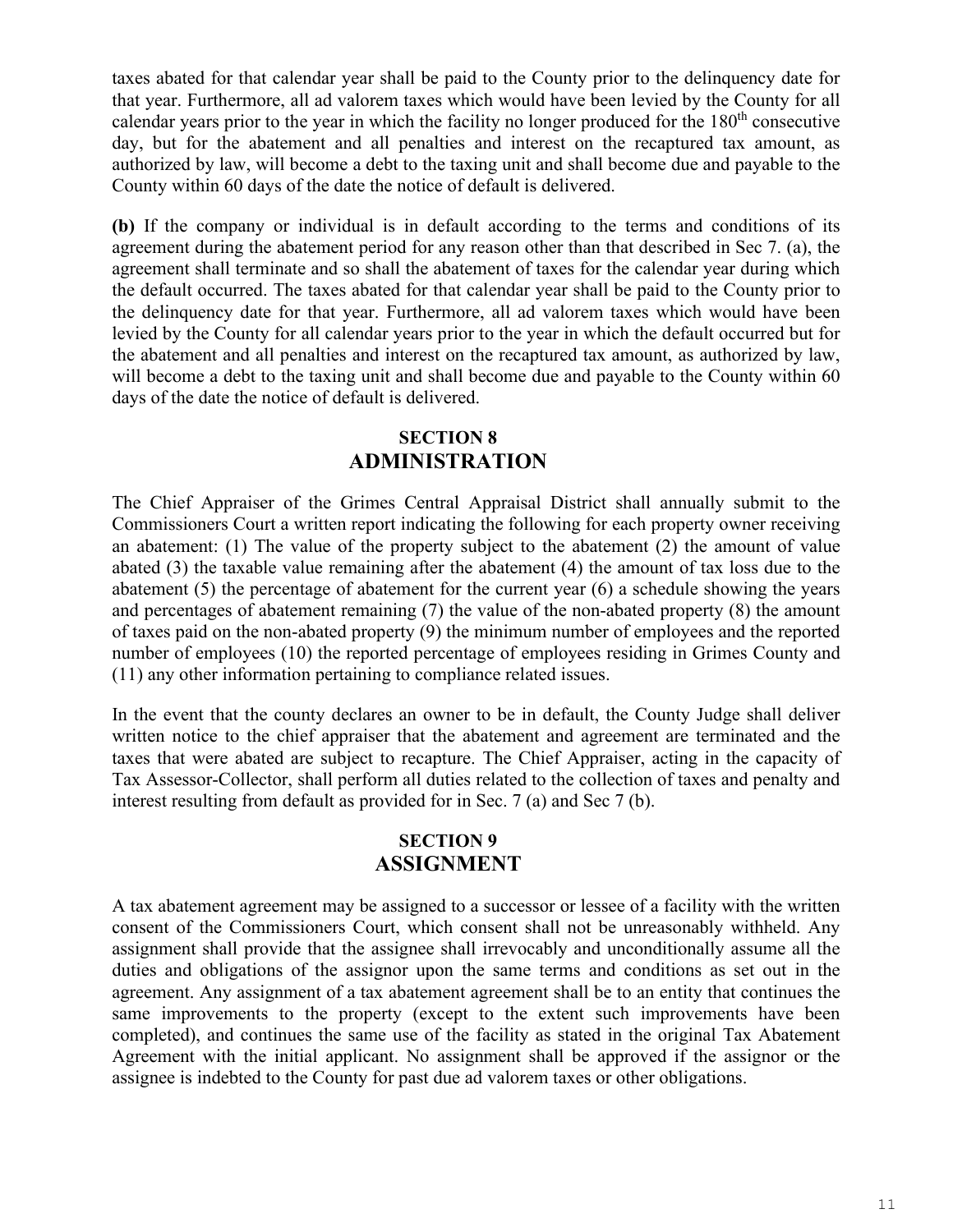#### **SECTION 10 SUNSET PROVISION**

These Guidelines and Criteria are effective January 1, 2020, and will remain in force until December 31, 2021, at which time all tax abatement contracts created pursuant to these provisions will be reviewed by the County to determine whether the goals have been achieved. Based on that review, the Guidelines and Criteria will be modified, renewed, or eliminated.

### **SECTION 11 SEVERABILITY CLAUSE**

In the event any section, paragraph, subdivision, clause, phrase, provision, sentence or part of these guidelines and criteria shall for any reason be adjudged invalid or held unconstitutional by a court of competent jurisdiction, it shall not affect, impair, or invalidate these guidelines and criteria as a whole or any part or provision hereof other than the part declared to be invalid or unconstitutional; and the Commissioners Court of Grimes County declares that it would have passed each and every part of the same notwithstanding the omissions of any such part thus declared to be invalid or unconstitutional, or whether there be one or more parts.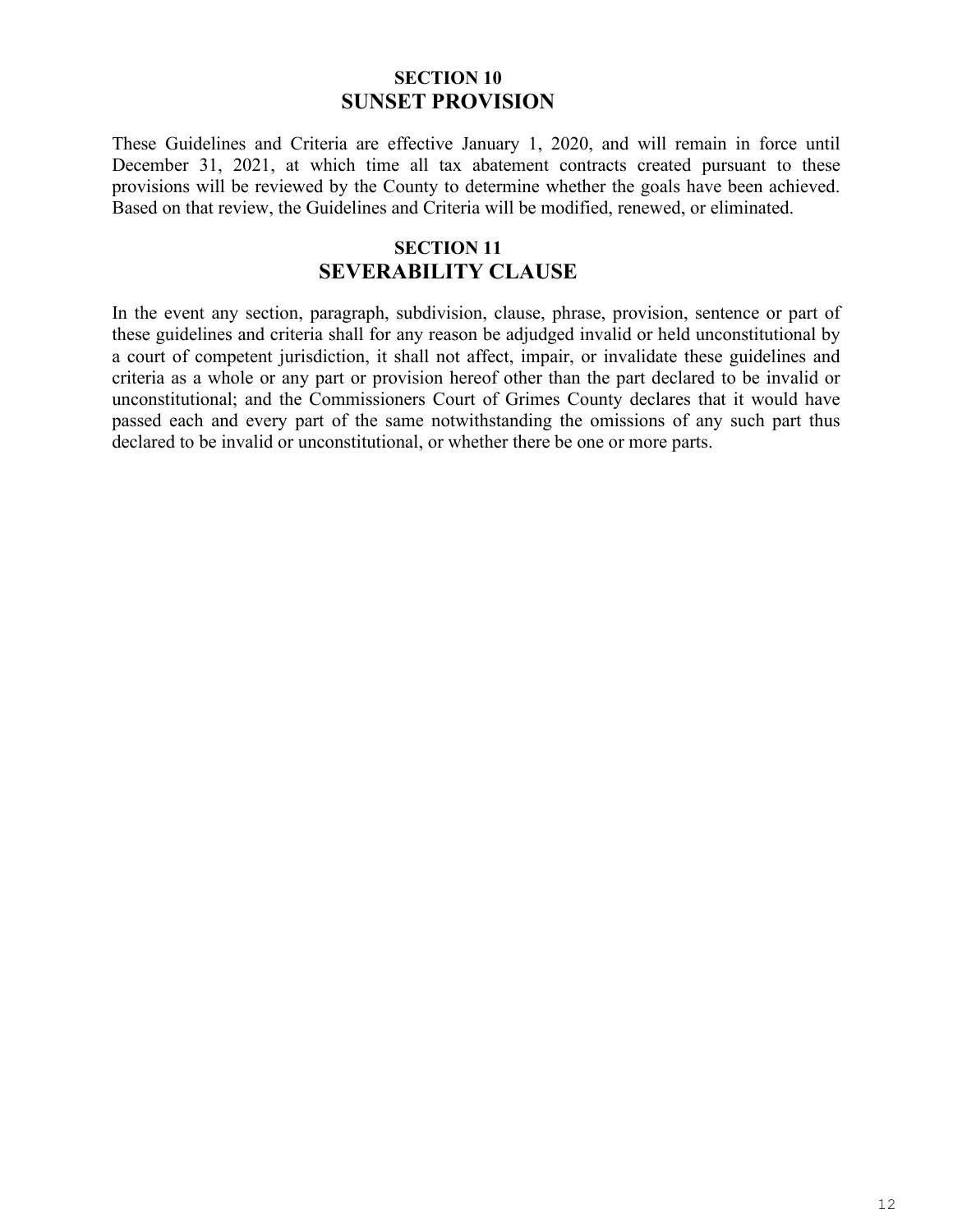#### **ADDENDA #1**

#### **GRIMES COUNTY TAX ABATEMENT APPLICATION PACKAGE**

**(Request for Designation of Reinvestment Zone) (Narrative Requesting Approval of Tax Abatement Application) (Application for Tax Abatement)**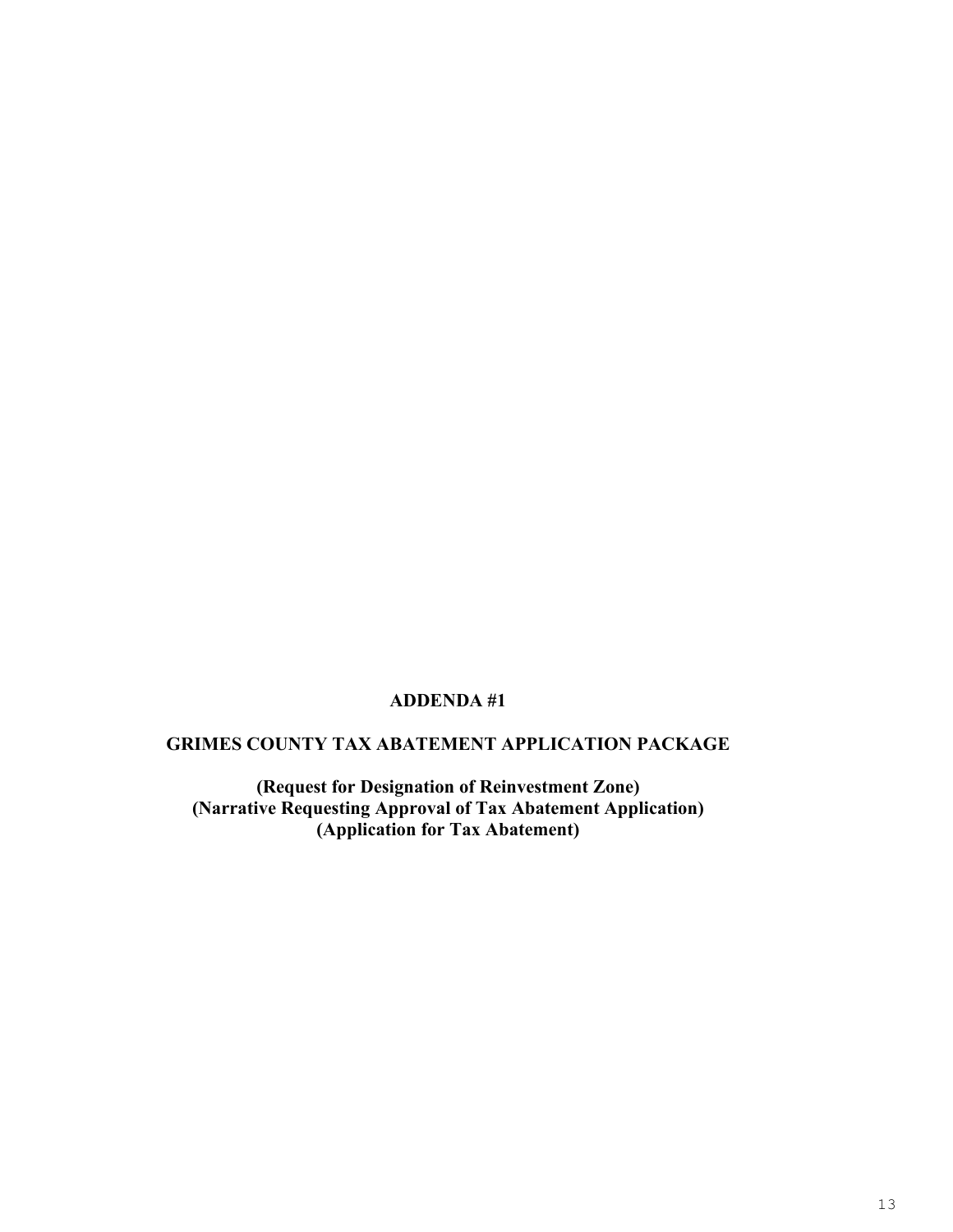#### **GRIMES COUNTY TEMPLATE FOR REQUEST FOR DESIGNATION OF REINVESTMENT ZONE FOR TAX ABATEMENT**

Date

Company Name Company Address

The Honorable Grimes County Commissioners Court P. O. Box 160 Anderson, Texas 77830

Ladies and Gentlemen:

We are requesting that the property described as \_\_\_\_\_\_\_\_\_\_\_\_\_ acres out of Abstract ergons, the Survey of record in Vol. The page the state of  $\sim$ the Grimes County Real Property Records, be designated as a reinvestment zone for tax abatement purposes.

Designation of the area as a reinvestment zone would contribute to the retention or expansion of primary employment and to the economic development of the county because

\_\_\_\_\_\_\_\_\_\_\_\_\_\_\_\_\_\_\_\_\_\_\_\_\_\_\_\_\_\_\_\_\_\_\_\_\_\_\_\_\_\_\_\_\_\_\_\_\_\_\_\_\_\_\_\_\_\_\_\_\_\_\_\_\_\_\_\_\_\_\_\_\_\_\_\_\_.

Attached are (1) A copy of a map, plat or survey of the property and (2) A metes and bounds description of the property.

Thank you for your attention in this matter.

Sincerely,

Name and Signature Authorized Company Representative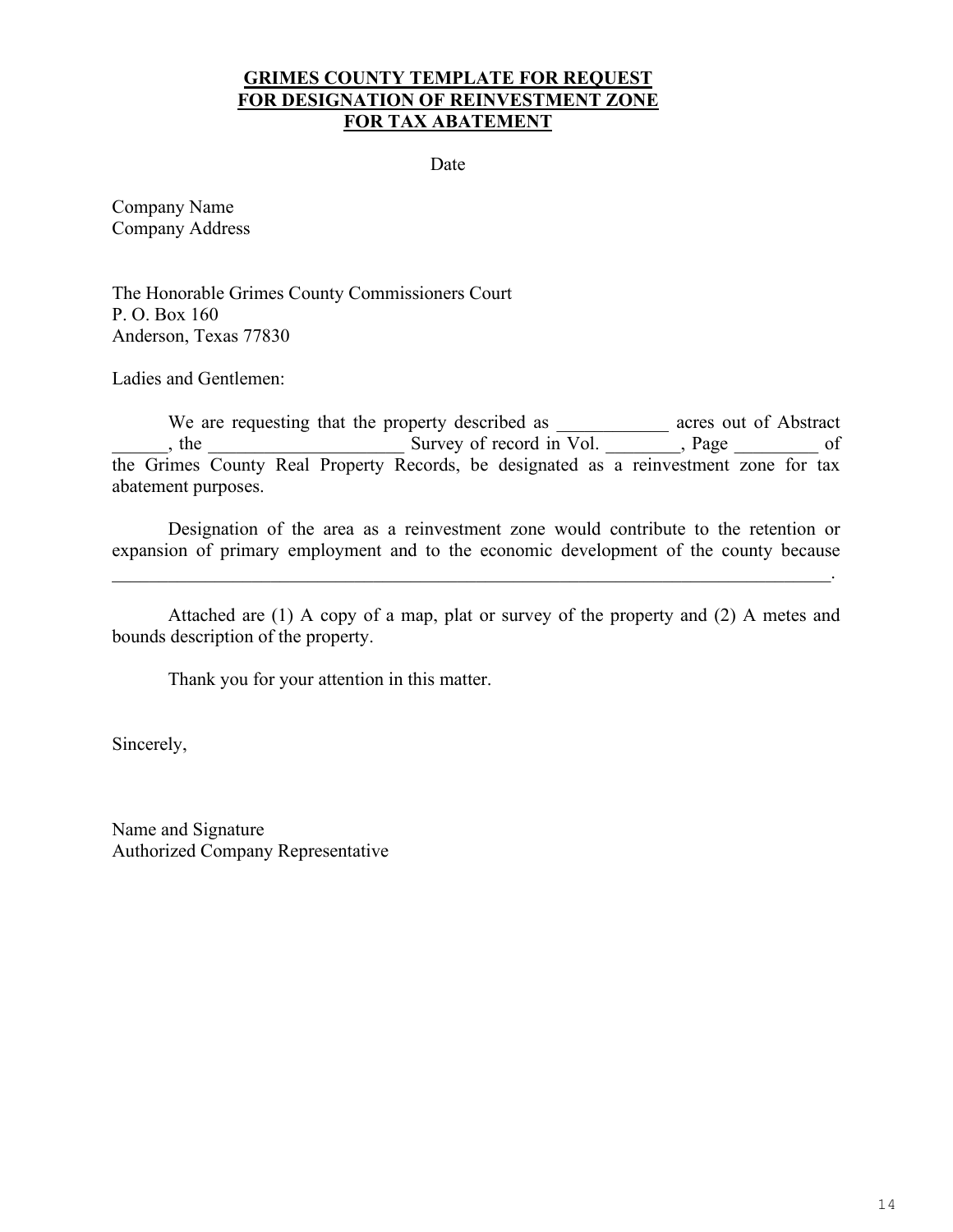#### **GRIMES COUNTY TEMPLATE FOR NARRATIVE LETTER REQUESTING APPROVAL OF APPLICATION FOR TAX ABATEMENT**

Company Name and Address

Date

The Honorable Grimes County Commissioners Court P. O. Box 160 Anderson, Texas 77830

Ladies and Gentlemen:

We are requesting approval of the attached application for tax abatement for (company name).

#### **INTRODUCTION OF THE COMPANY**

- 1. Generally, describe the company's business activities, primary markets, locations, and history.
- 2. Summarize the company's key financial indicators or provide condensed financial statements.

#### **DECRIPTION OF THE PROJECT**

- 1. Provide basic information that explains the nature and operations of the proposed facility.
- 2. Provide the following estimates: (1) total minimum amount of investment in the project (2) minimum number of jobs to be retained and/or created (3) minimum percentage of jobs that will be held by Grimes County residents and (4) minimum total annual payroll.

#### **DESCRIPTION OF ABATEMENT REQUESTED**

The schedule of abatement being requested is as follows:

**Year Percent Abated \_\_\_\_\_\_\_\_ \_\_\_\_\_\_\_\_\_\_\_\_\_\_ \_\_\_\_\_\_\_\_ \_\_\_\_\_\_\_\_\_\_\_\_\_\_ \_\_\_\_\_\_\_\_ \_\_\_\_\_\_\_\_\_\_\_\_\_\_ \_\_\_\_\_\_\_\_ \_\_\_\_\_\_\_\_\_\_\_\_\_\_ \_\_\_\_\_\_\_\_ \_\_\_\_\_\_\_\_\_\_\_\_\_\_**

**OTHER**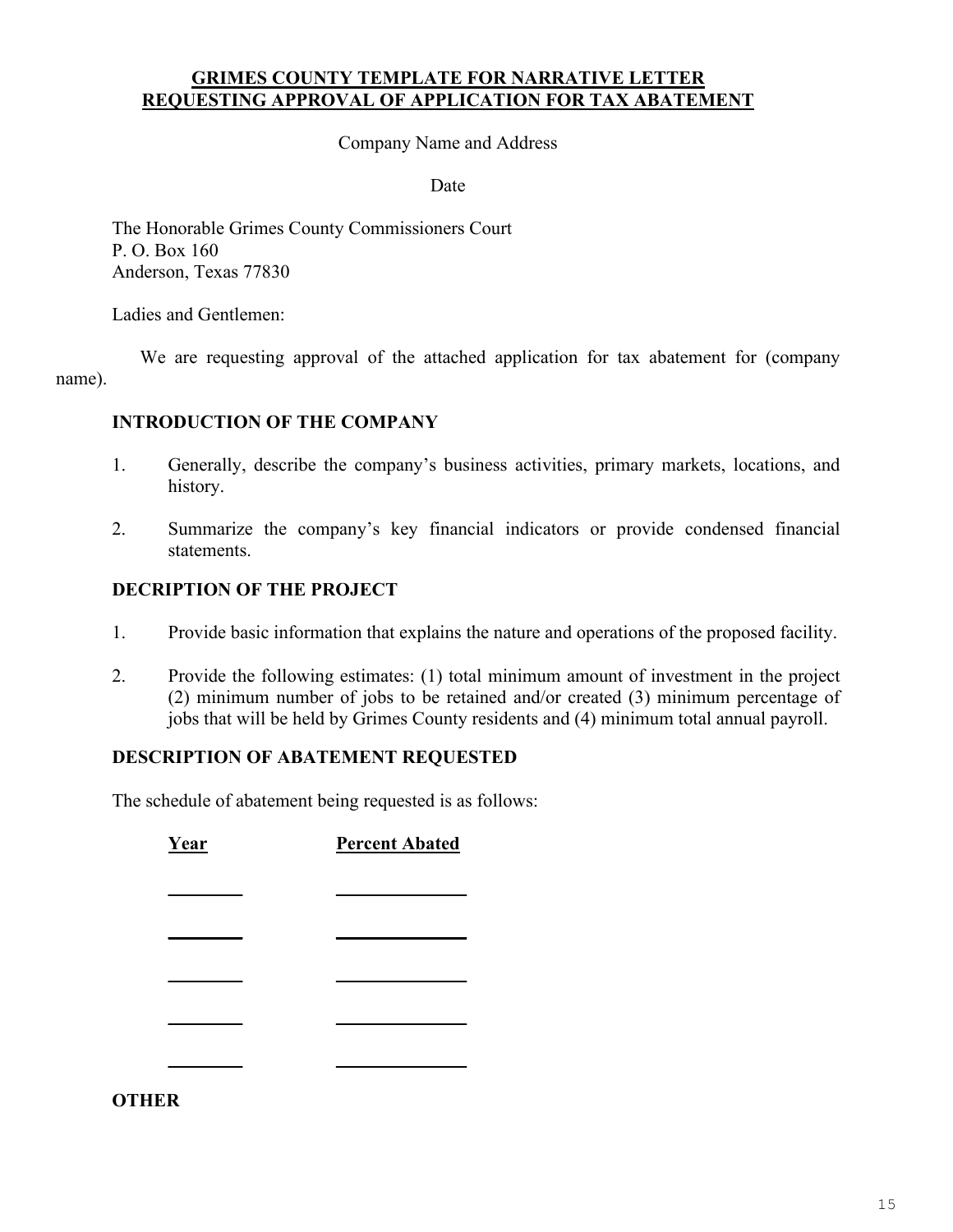- 1. Generally, describe any anticipated economic benefits, other than job retention/creation, that the facility will bring to Grimes County.
- 2. Provide a statement concerning any anticipated environmental impacts.
- 3. If requesting any variances, identify the variances and provide justification for the request.

Sincerely,

Name and Signature Authorized Company Representative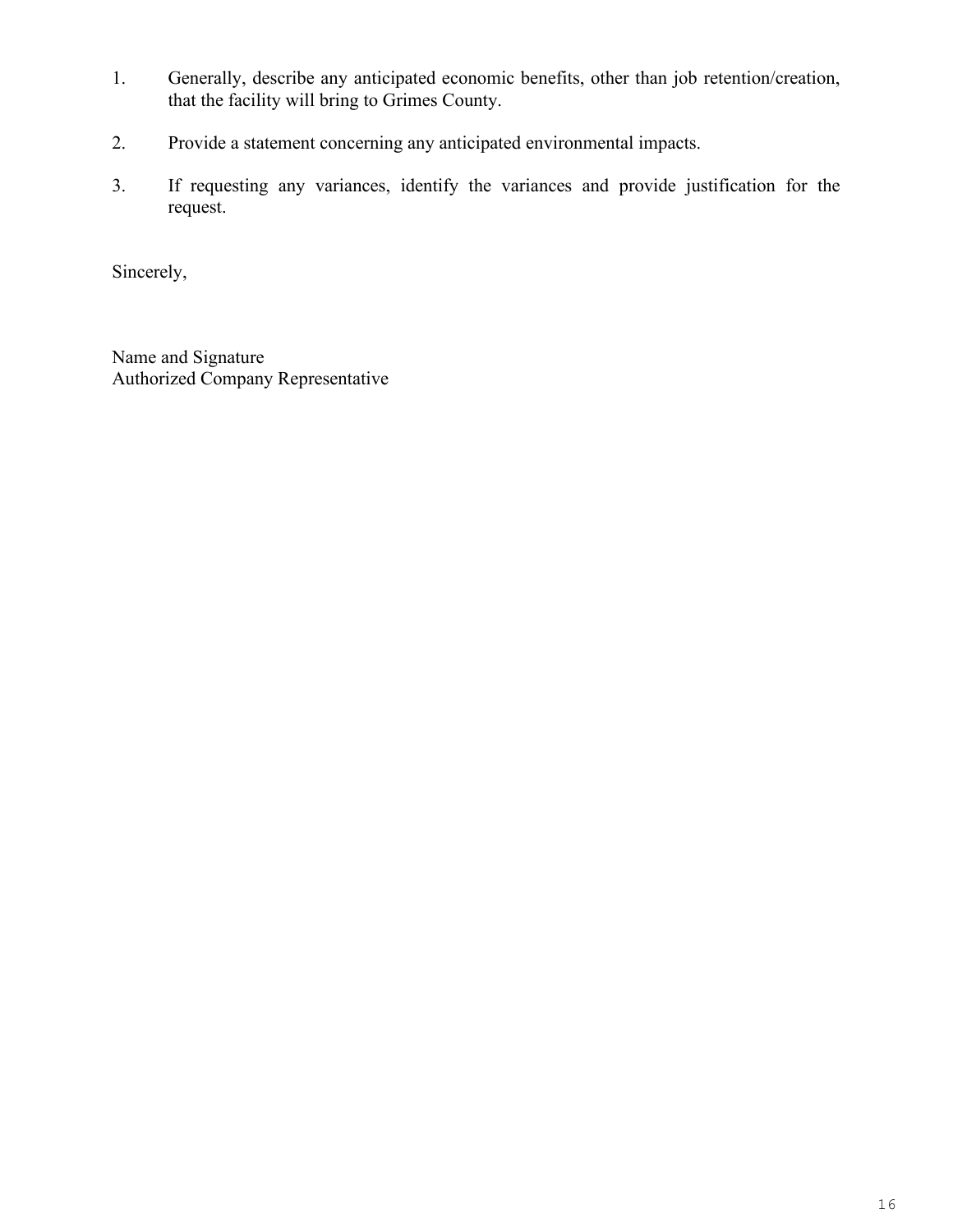#### **APPLICATION FOR TAX ABATEMENT FOR GRIMES COUNTY**

|                                                                                               |                                                                                                                                                                                | (Confidential Information - Texas Property Tax Code, Chapter 312, Subchapter A, Sec. 312.003) |                             |                 |  |  |  |
|-----------------------------------------------------------------------------------------------|--------------------------------------------------------------------------------------------------------------------------------------------------------------------------------|-----------------------------------------------------------------------------------------------|-----------------------------|-----------------|--|--|--|
|                                                                                               | Applicant:                                                                                                                                                                     |                                                                                               |                             |                 |  |  |  |
|                                                                                               |                                                                                                                                                                                |                                                                                               |                             |                 |  |  |  |
| Step 1:                                                                                       | <b>Mailing Address:</b>                                                                                                                                                        |                                                                                               |                             |                 |  |  |  |
|                                                                                               |                                                                                                                                                                                |                                                                                               |                             |                 |  |  |  |
|                                                                                               | City:                                                                                                                                                                          | State:                                                                                        | Zip:                        | Telephone:      |  |  |  |
|                                                                                               | Contact Person or Agent:                                                                                                                                                       |                                                                                               |                             |                 |  |  |  |
|                                                                                               |                                                                                                                                                                                |                                                                                               |                             |                 |  |  |  |
|                                                                                               | <b>Mailing Address:</b>                                                                                                                                                        |                                                                                               |                             |                 |  |  |  |
| Step 2:                                                                                       |                                                                                                                                                                                |                                                                                               |                             |                 |  |  |  |
|                                                                                               | City:                                                                                                                                                                          | State:                                                                                        | Zip:                        | Telephone:      |  |  |  |
|                                                                                               |                                                                                                                                                                                |                                                                                               |                             |                 |  |  |  |
|                                                                                               |                                                                                                                                                                                |                                                                                               |                             |                 |  |  |  |
|                                                                                               |                                                                                                                                                                                |                                                                                               | <b>PROPERTY INFORMATION</b> |                 |  |  |  |
|                                                                                               | Owner's Name:                                                                                                                                                                  |                                                                                               |                             |                 |  |  |  |
|                                                                                               |                                                                                                                                                                                |                                                                                               |                             |                 |  |  |  |
|                                                                                               | <b>Owner's Mailing Address:</b>                                                                                                                                                |                                                                                               |                             |                 |  |  |  |
|                                                                                               |                                                                                                                                                                                |                                                                                               |                             |                 |  |  |  |
| Step 3:                                                                                       | City:                                                                                                                                                                          | State:                                                                                        | Zip:                        | Telephone:      |  |  |  |
|                                                                                               |                                                                                                                                                                                |                                                                                               |                             |                 |  |  |  |
|                                                                                               | Physical Location:                                                                                                                                                             |                                                                                               |                             |                 |  |  |  |
|                                                                                               |                                                                                                                                                                                |                                                                                               |                             |                 |  |  |  |
|                                                                                               | Legal Description:<br>Grimes CAD PID#:                                                                                                                                         |                                                                                               |                             |                 |  |  |  |
|                                                                                               |                                                                                                                                                                                |                                                                                               |                             |                 |  |  |  |
|                                                                                               | <b>TAXING UNIT INFORMATION</b>                                                                                                                                                 |                                                                                               |                             |                 |  |  |  |
|                                                                                               |                                                                                                                                                                                |                                                                                               |                             |                 |  |  |  |
| Step 4:                                                                                       | List the taxing units in which the site for the proposed abatement is located:                                                                                                 |                                                                                               |                             |                 |  |  |  |
|                                                                                               |                                                                                                                                                                                |                                                                                               |                             |                 |  |  |  |
|                                                                                               | Is the site located within the extraterritorial jurisdiction of a                                                                                                              |                                                                                               |                             |                 |  |  |  |
|                                                                                               | municipality?                                                                                                                                                                  |                                                                                               | $\square$ YES               | ⊔.<br><b>NO</b> |  |  |  |
|                                                                                               |                                                                                                                                                                                |                                                                                               |                             |                 |  |  |  |
|                                                                                               | <b>GENERAL PROJECT DATA</b>                                                                                                                                                    |                                                                                               |                             |                 |  |  |  |
|                                                                                               | Indicate use:                                                                                                                                                                  |                                                                                               |                             |                 |  |  |  |
|                                                                                               | $\Box$ Manufacturing<br>□Research & Development<br>Other Basic Industry<br>Indicate nature of project:<br>Step 5:<br>$\square$ New<br>$\Box$ Expansion<br>$\Box$ Modernization |                                                                                               |                             |                 |  |  |  |
|                                                                                               |                                                                                                                                                                                |                                                                                               |                             |                 |  |  |  |
|                                                                                               |                                                                                                                                                                                |                                                                                               |                             |                 |  |  |  |
|                                                                                               |                                                                                                                                                                                |                                                                                               |                             |                 |  |  |  |
|                                                                                               |                                                                                                                                                                                |                                                                                               |                             |                 |  |  |  |
| Attach a detailed description of the type, number, and location of the proposed improvements. |                                                                                                                                                                                |                                                                                               |                             |                 |  |  |  |
|                                                                                               | What is the economic life of the proposed improvements?                                                                                                                        |                                                                                               |                             |                 |  |  |  |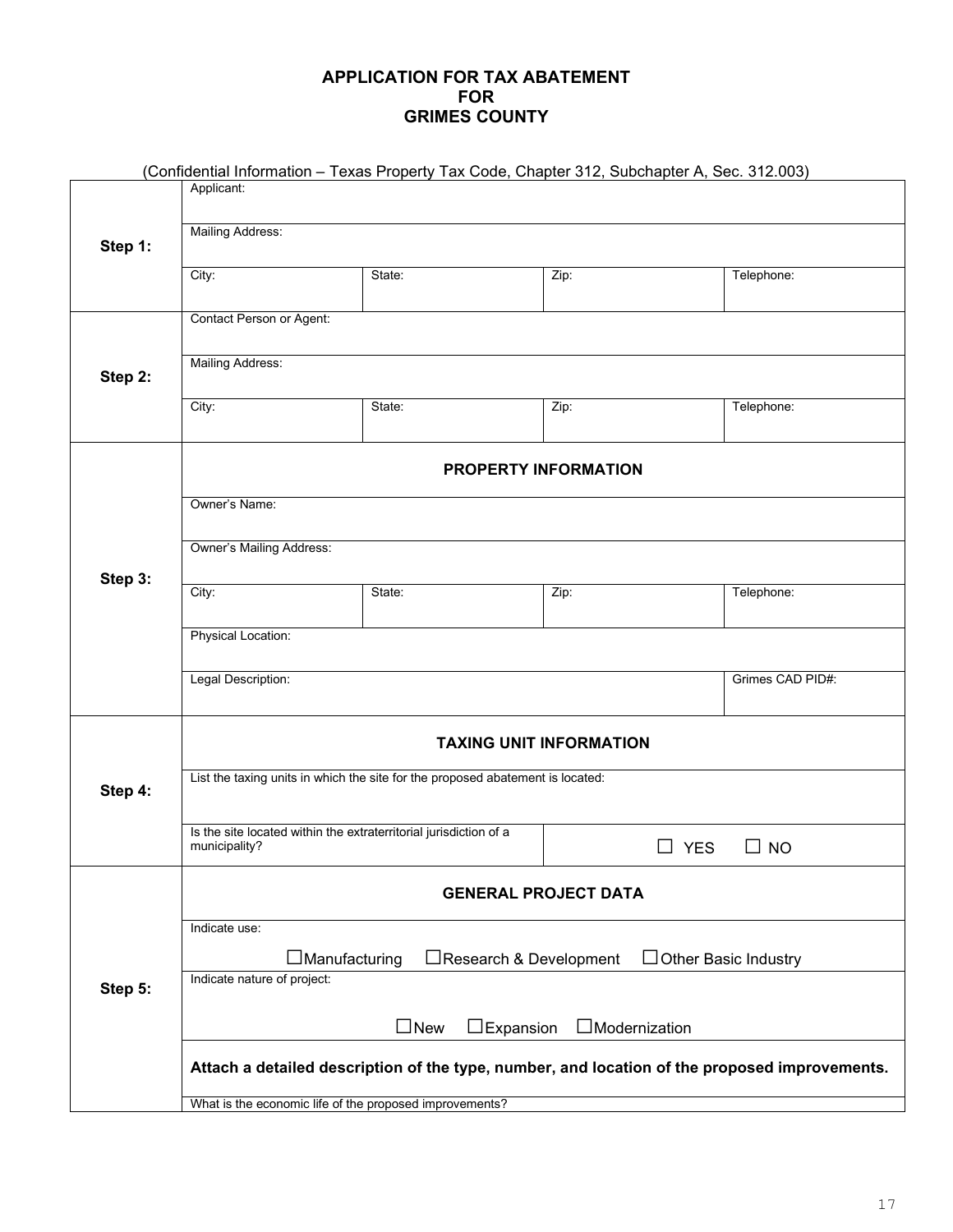|                                                                                                                                     | <b>SPECIFIC PROJECT DATA</b>                                                                                                                                                                                                                                                                                                                                                                                                                                                                                                                                                                                                                                                                                                                                                  |                                          |  |  |
|-------------------------------------------------------------------------------------------------------------------------------------|-------------------------------------------------------------------------------------------------------------------------------------------------------------------------------------------------------------------------------------------------------------------------------------------------------------------------------------------------------------------------------------------------------------------------------------------------------------------------------------------------------------------------------------------------------------------------------------------------------------------------------------------------------------------------------------------------------------------------------------------------------------------------------|------------------------------------------|--|--|
|                                                                                                                                     | Estimated project construction dates:                                                                                                                                                                                                                                                                                                                                                                                                                                                                                                                                                                                                                                                                                                                                         |                                          |  |  |
|                                                                                                                                     |                                                                                                                                                                                                                                                                                                                                                                                                                                                                                                                                                                                                                                                                                                                                                                               |                                          |  |  |
|                                                                                                                                     | Estimated minimum values of the following property components:                                                                                                                                                                                                                                                                                                                                                                                                                                                                                                                                                                                                                                                                                                                |                                          |  |  |
| Step 6:                                                                                                                             |                                                                                                                                                                                                                                                                                                                                                                                                                                                                                                                                                                                                                                                                                                                                                                               |                                          |  |  |
|                                                                                                                                     | \$<br>Buildings and Structures (subject to abatement):                                                                                                                                                                                                                                                                                                                                                                                                                                                                                                                                                                                                                                                                                                                        |                                          |  |  |
|                                                                                                                                     | Fixed Machinery and Equipment (subject to abatement):                                                                                                                                                                                                                                                                                                                                                                                                                                                                                                                                                                                                                                                                                                                         | \$                                       |  |  |
|                                                                                                                                     | Subtotal of Items (subject to abatement):                                                                                                                                                                                                                                                                                                                                                                                                                                                                                                                                                                                                                                                                                                                                     | \$                                       |  |  |
|                                                                                                                                     | Inventory (not subject to abatement):                                                                                                                                                                                                                                                                                                                                                                                                                                                                                                                                                                                                                                                                                                                                         | \$                                       |  |  |
|                                                                                                                                     | Personal Property (not subject to abatement)                                                                                                                                                                                                                                                                                                                                                                                                                                                                                                                                                                                                                                                                                                                                  | \$                                       |  |  |
|                                                                                                                                     | Subtotal of items (not subject to abatement)                                                                                                                                                                                                                                                                                                                                                                                                                                                                                                                                                                                                                                                                                                                                  | \$                                       |  |  |
|                                                                                                                                     | Total (for both abated and non-abated)                                                                                                                                                                                                                                                                                                                                                                                                                                                                                                                                                                                                                                                                                                                                        | \$                                       |  |  |
|                                                                                                                                     | <b>EMPLOYMENT DATA</b>                                                                                                                                                                                                                                                                                                                                                                                                                                                                                                                                                                                                                                                                                                                                                        |                                          |  |  |
|                                                                                                                                     | What is the base number of employees?                                                                                                                                                                                                                                                                                                                                                                                                                                                                                                                                                                                                                                                                                                                                         |                                          |  |  |
|                                                                                                                                     | What is the minimum number of new employee positions that the<br>proposed project will create?                                                                                                                                                                                                                                                                                                                                                                                                                                                                                                                                                                                                                                                                                |                                          |  |  |
| Step 7:                                                                                                                             | What is the minimum number of existing employee positions that<br>the new project will retain?                                                                                                                                                                                                                                                                                                                                                                                                                                                                                                                                                                                                                                                                                |                                          |  |  |
|                                                                                                                                     | What is the minimum percentage of new employee positions will<br>be filled by Grimes County residents?                                                                                                                                                                                                                                                                                                                                                                                                                                                                                                                                                                                                                                                                        |                                          |  |  |
|                                                                                                                                     | What is the minimum percentage of retained employee positions<br>will be held by Grimes County residents?                                                                                                                                                                                                                                                                                                                                                                                                                                                                                                                                                                                                                                                                     |                                          |  |  |
|                                                                                                                                     | What is the minimum annual payroll for new employee positions<br>that the proposed project will create?                                                                                                                                                                                                                                                                                                                                                                                                                                                                                                                                                                                                                                                                       |                                          |  |  |
|                                                                                                                                     | What is the minimum annual payroll for retained positions?                                                                                                                                                                                                                                                                                                                                                                                                                                                                                                                                                                                                                                                                                                                    |                                          |  |  |
|                                                                                                                                     | <b>ADDITIONAL INFORMATION</b>                                                                                                                                                                                                                                                                                                                                                                                                                                                                                                                                                                                                                                                                                                                                                 |                                          |  |  |
|                                                                                                                                     | Will costs be incurred by Grimes County to provided additional<br>services directly resulting from the proposed project?                                                                                                                                                                                                                                                                                                                                                                                                                                                                                                                                                                                                                                                      | <b>NO</b><br><b>YES</b>                  |  |  |
| Step 8:                                                                                                                             | Will the proposed project compete with existing businesses to the<br>detriment of those businesses and the local economy?                                                                                                                                                                                                                                                                                                                                                                                                                                                                                                                                                                                                                                                     | <b>YES</b><br><b>NO</b>                  |  |  |
| Other than additional or retained employment, will the proposed project contribute to the economic development of Grimes<br>County? |                                                                                                                                                                                                                                                                                                                                                                                                                                                                                                                                                                                                                                                                                                                                                                               |                                          |  |  |
|                                                                                                                                     | $\sqsupset$ YES<br>$\Box$ NO                                                                                                                                                                                                                                                                                                                                                                                                                                                                                                                                                                                                                                                                                                                                                  | (If yes, attach a detailed explanation.) |  |  |
|                                                                                                                                     | Estimate amount of value that will be subject to pollution control exemption:                                                                                                                                                                                                                                                                                                                                                                                                                                                                                                                                                                                                                                                                                                 | \$                                       |  |  |
| Step 9:                                                                                                                             | The applicant understands that the Grimes County Commissioners Court will approve or disapprove applicant's request for tax<br>abatement, in its sole discretion, based on information contained herein, and on any other information made available to the<br>Commissioners Court. Applicant states that the information contained herein is true and correct and complete, and if the request<br>is approved, applicant is willing to execute a tax abatement agreement as required by Grimes County. It is further agreed and<br>understood by applicant that the information contained in this application that qualifies as confidential information in the Texas<br>Property Tax Code, Chapter 312, Subchapter A, Sec. 312.003, will be reviewed and kept confidential. |                                          |  |  |
|                                                                                                                                     | <b>Applicant's Printed Name:</b>                                                                                                                                                                                                                                                                                                                                                                                                                                                                                                                                                                                                                                                                                                                                              | Title:                                   |  |  |
|                                                                                                                                     | Signature:                                                                                                                                                                                                                                                                                                                                                                                                                                                                                                                                                                                                                                                                                                                                                                    | Date:                                    |  |  |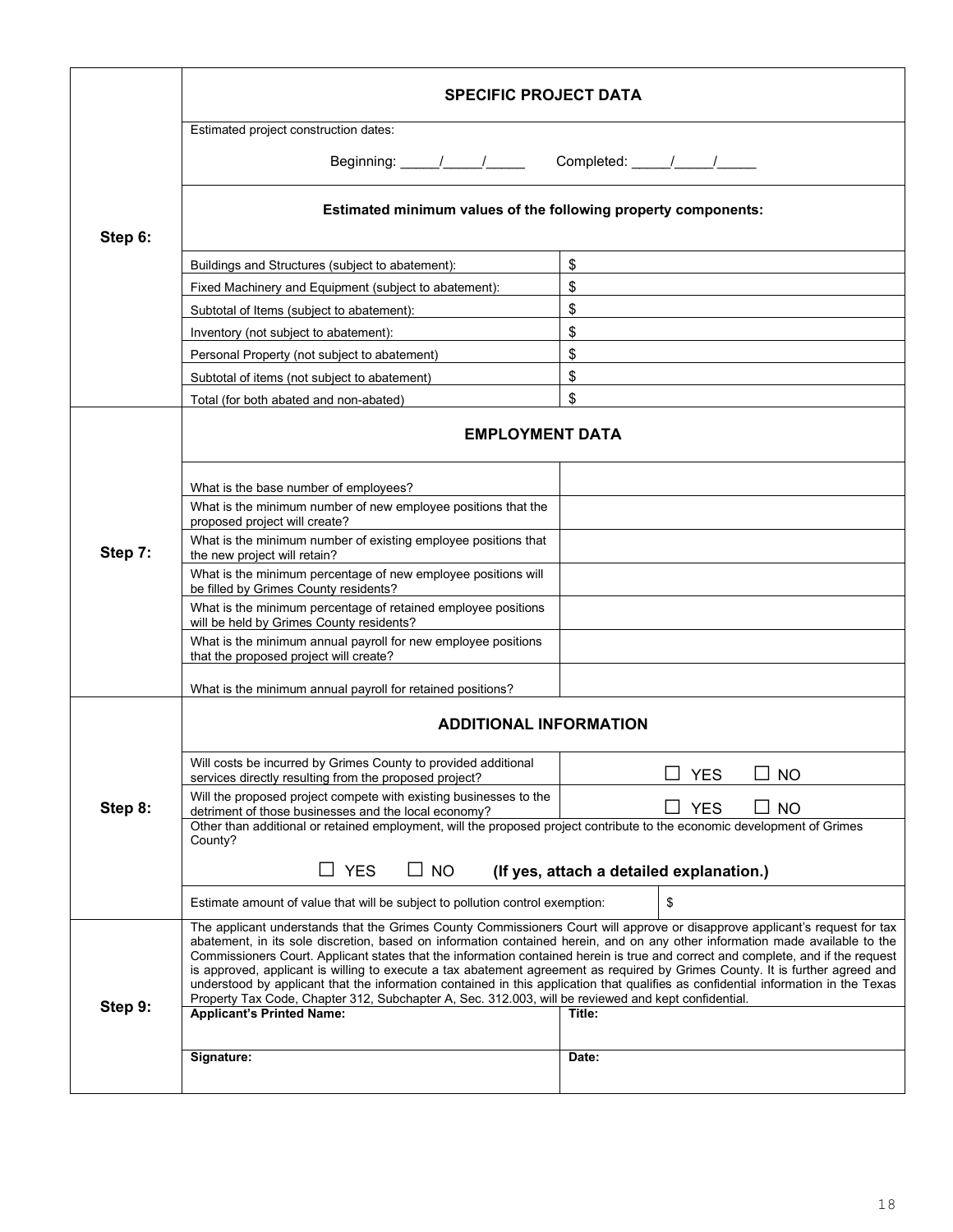# **Chief Appraiser's Estimate Application for Tax Abatement with Grimes County For (Company Name)**

| Year | <b>Estimated</b><br><b>Value of</b><br><b>Subject</b><br><b>Property</b><br><b>Prior to</b><br><b>Abatement</b> | $%$ of<br>Value<br><b>Abated</b> | <b>Estimated Value of</b><br><b>Subject Property</b><br><b>That Will be Abated</b> | <b>Estimated Value</b><br>of Subject<br><b>Property</b><br><b>That Will be</b><br><b>Taxable After</b><br>Abatement | Tax<br>Rate | <b>Estimated</b><br><b>Taxes That</b><br><b>Will</b><br>be Abated |
|------|-----------------------------------------------------------------------------------------------------------------|----------------------------------|------------------------------------------------------------------------------------|---------------------------------------------------------------------------------------------------------------------|-------------|-------------------------------------------------------------------|
|      |                                                                                                                 |                                  |                                                                                    |                                                                                                                     |             |                                                                   |
|      |                                                                                                                 |                                  |                                                                                    |                                                                                                                     |             |                                                                   |
|      |                                                                                                                 |                                  |                                                                                    |                                                                                                                     |             |                                                                   |
|      |                                                                                                                 |                                  |                                                                                    |                                                                                                                     |             |                                                                   |
|      |                                                                                                                 |                                  |                                                                                    |                                                                                                                     |             |                                                                   |
|      |                                                                                                                 |                                  |                                                                                    |                                                                                                                     |             |                                                                   |

**Chief Appraiser Date** Grimes Central Appraisal District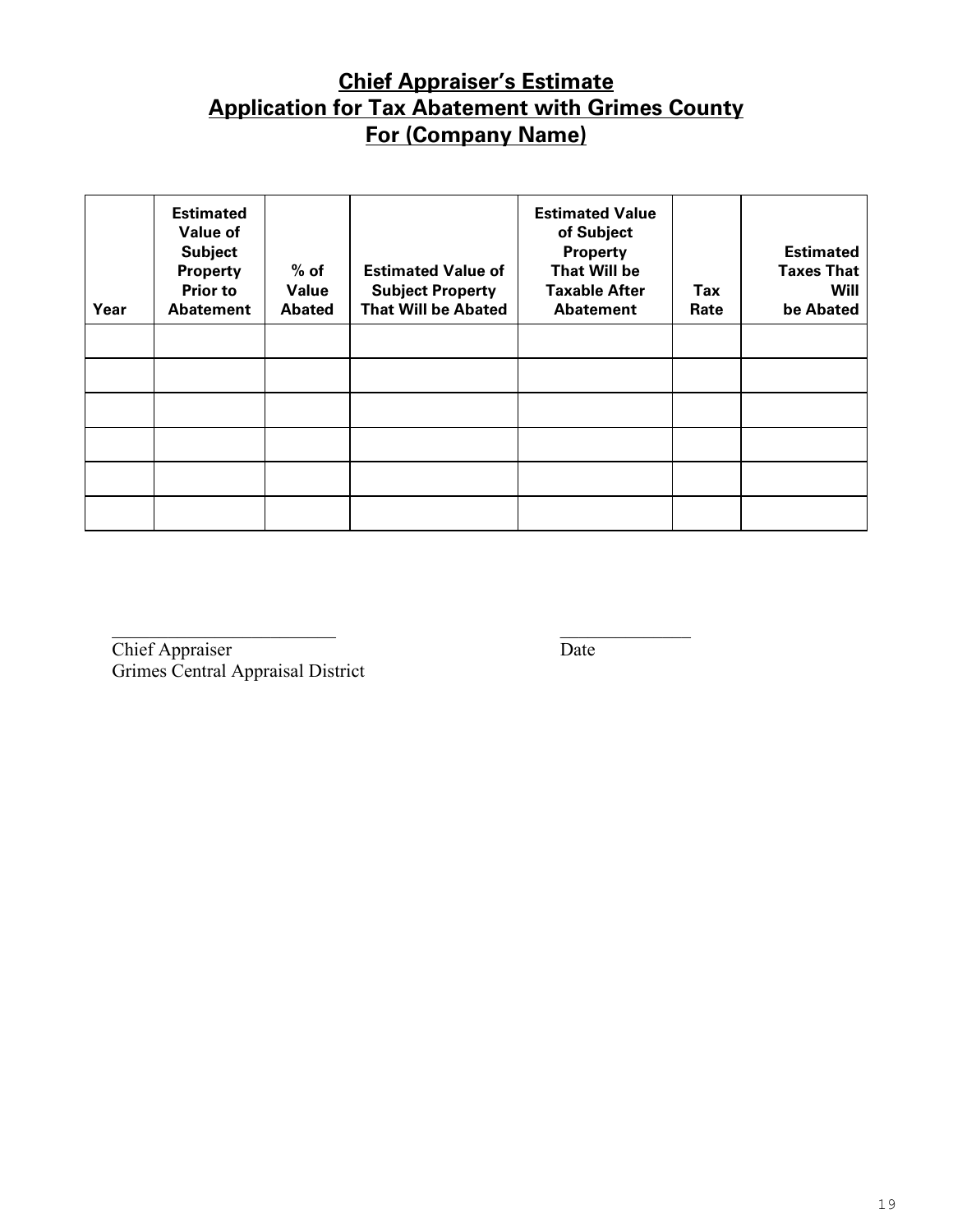### **ADDENDA #2**

# **GRIMES COUNTY TAX ABATEMENT AGREEMENT**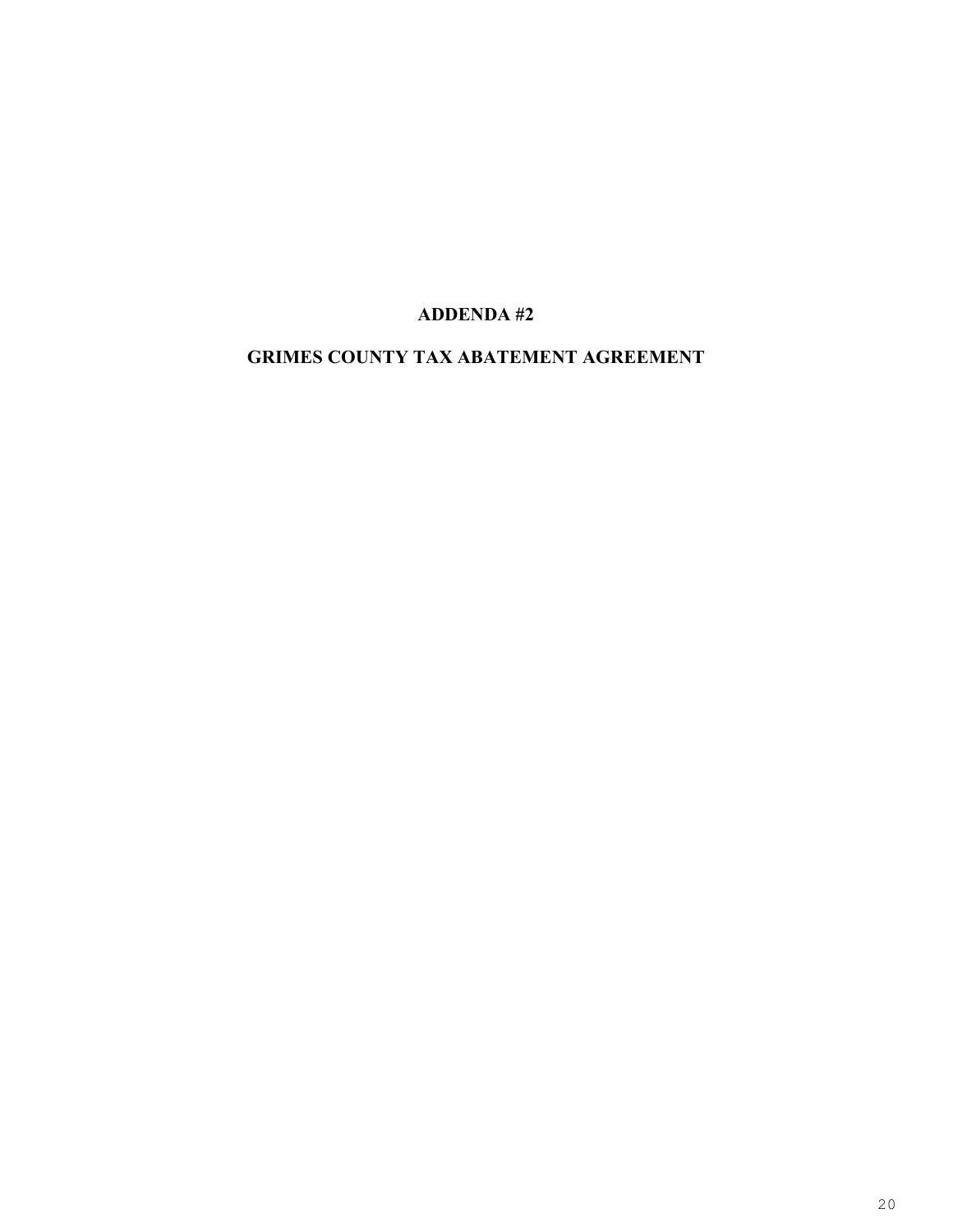#### **AGREEMENT**

This agreement is entered into by and between Grimes County, acting herein by and through its County Judge, hereinafter referred to as Taxing Unit, and \_\_\_\_\_\_\_\_\_\_\_\_\_\_\_\_\_\_\_\_\_\_\_\_ acting by and through its duly authorized officer, hereinafter referred to as Owner.

#### **WITNESSETH:**

The property to be the subject of this agreement shall be that property described by metes and bounds attached hereto as EXHIBIT A and made a part hereof and shall be hereinafter referred to as premises.

The owner shall make a minimum investment of \$\_\_\_\_\_\_\_\_\_\_\_\_\_\_\_\_\_\_ in eligible improvements and shall create permanent employment positions for a minimum of \_\_\_\_\_\_\_\_\_\_\_\_ persons on the average and shall retain permanent employment positions for a minimum of \_\_\_\_\_\_\_\_\_\_ persons on the average with a minimum total payroll of \$\_\_\_\_\_\_\_\_\_\_\_. The minimum number of jobs that will be held by Grimes County residents is  $\qquad \qquad$ .

The Owner agrees and covenants that it will diligently and faithfully in a good and workmanlike manner pursue the completion and operation of improvements of the premises, described in Exhibit B, in accordance with information contained in the owner's application for abatement as a good and valuable consideration of this agreement. In further consideration, the Owner shall, thereafter, during the term of this agreement, limit the uses of the property to be consistent with the general purpose of encouraging development or redevelopment of the zone and continuously operate and maintain the premises as a facility for the \_\_\_\_\_\_\_\_\_\_\_\_\_\_\_\_\_\_\_\_\_\_\_\_\_\_\_\_\_\_\_\_\_\_\_\_\_\_\_\_\_\_.

Subject to the terms and conditions of this agreement, the Taxing Unit agrees to abate ad valorem taxes from eligible property on the premises otherwise owed to the Taxing Unit for a period of years with an effective commencement date of January 1, 1, and an effective termination date of December 31, sased on the percentages of appraised value for each year as described in Exhibit C.

The base year value shall be  $\cdot$ 

The base number of employees shall be  $\qquad \qquad$ .

At any time before the expiration of this agreement, the agreement may be modified by the parties to the agreement to include other provisions that could have been included in the original agreement or to delete provisions that were not necessary to the original agreement. The modification must be made by the same procedure by which the original agreement was approved and executed. The original agreement may not be modified to extend beyond 10 years from the date of the original agreement. This agreement may be terminated by the mutual consent of the parties in the same manner that the agreement was approved and executed.

The abatement may be transferred and assigned by the holder to a successor or lessee of the same facility upon the approval, by ORDER, of the Commissioner's Court subject to the financial capacity of the assignee and provided that all conditions and obligations in this agreement are guaranteed by the execution of a new contractual agreement with the taxing unit. No assignment or transfer shall be approved if the parties to the existing agreement, the successor, or new lessee are liable to the taxing unit for outstanding taxes or other obligations.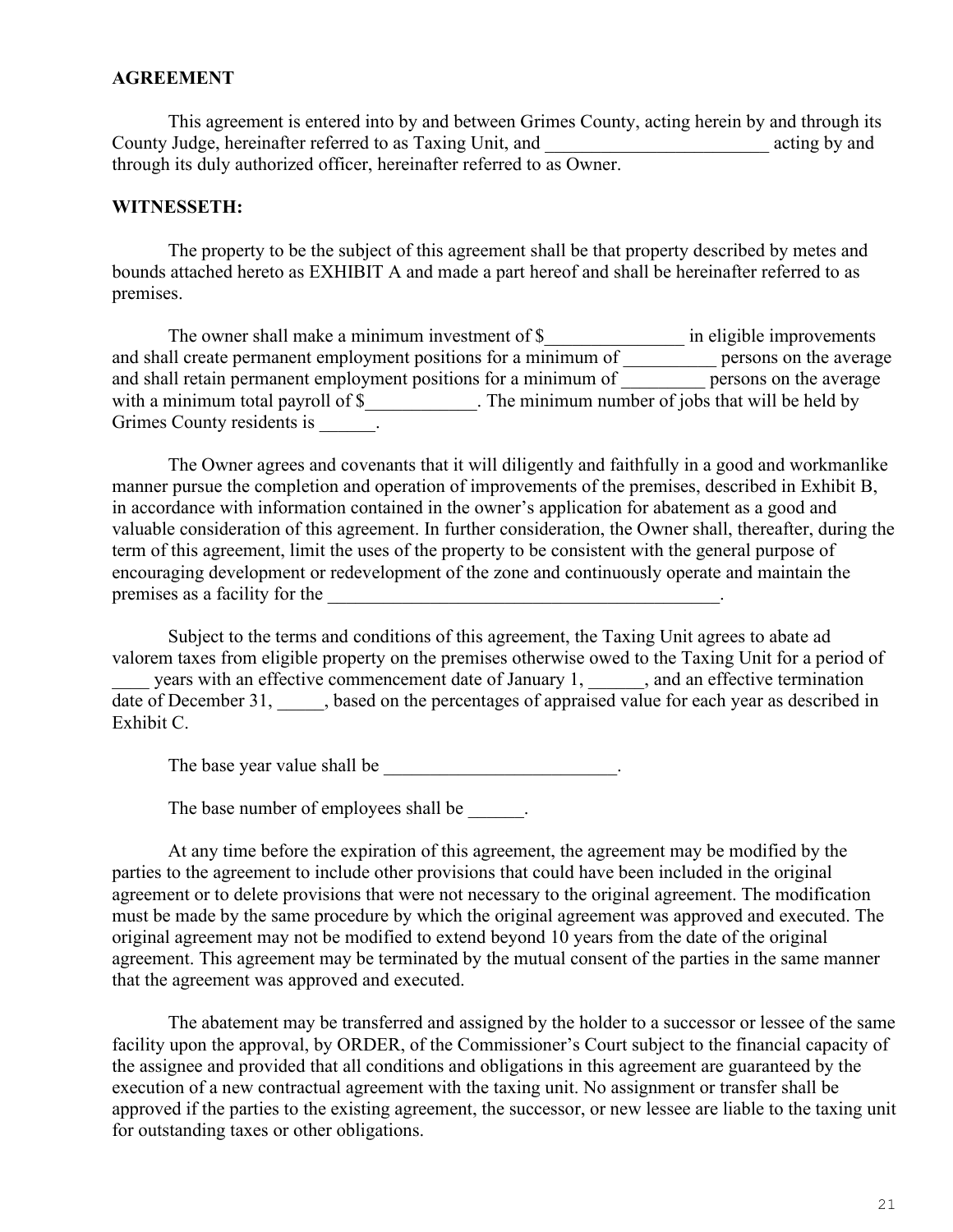The Owner further agrees that the Taxing Unit, its agents or employees, and the appraisal district and its agents or employees, shall have reasonable right of access to the premises to inspect the improvements in order to insure that the improvements are being made according to specifications and conditions of this agreement. After completion of the improvements, the Taxing Unit and the appraisal district shall have the continuing right to inspect the premises to insure that the premises are thereafter maintained and operated in accordance with this agreement. All inspections will be made with an employee or representative of the owner who is knowledgeable of the operations of the facility. All inspections will be made during regular business hours only after giving the owner at least twenty-four hours' notice, and will be conducted in such a manner as not to unreasonably interfere with the operation of the facility and in accordance with the company's safety standards.

The Owner shall furnish to the appraisal district and/or its designated representatives in accordance with provisions of the Texas Property Tax Code each year's information, as required by the chief appraiser, necessary to accurately identify and value the assets subject to the abatement agreement as well as those assets that are not subject to this agreement.

The Owner further agrees to certify annually to the Commissioners Court of Grimes County that the Owner is in compliance with each applicable term of this agreement and to furnish the following information as an attachment to its annual application for property tax abatement exemption: the total number of employees as of December 31<sup>st</sup> of the preceding year, the estimated percentage of the total number of employees as of December 31<sup>st</sup> of the preceding year who are Grimes County residents, and the estimated annual payroll for the preceding year.

The Taxing Unit shall declare a default in the event of any of the following:

(a) The Owner fails to substantially complete the improvements or facility in accordance with plans and specifications submitted; or

(b) The facility is completed and begins producing products or services, but subsequently discontinues product or service for any reason except fire, explosion or other casualty, accident or natural disaster for a period of 180 consecutive days during the abatement period; or

(c) The Owner makes any misrepresentation in the tax abatement package or in the agreement that is false or misleading in any material respect; or

(d) The Owner fails to retain or create employment for the number of employees specified in the agreement; or

(e) The Owner fails to make the minimum required investment; or

(f) The Owner allows its ad valorem taxes owed the county or overlapping jurisdictions to become delinquent; or

(g) The Owner fails to provide the county's designated representatives or the appraisal district's designated representatives access to the facility, or fails to provide an employee or company representative to accompany the county's designated representative during inspection of the facility, or fails to comply with the rendition and reporting requirements of the Texas Tax Code or fails to provide each year the accounting, financial or asset information necessary for the identification and appraisal of the property subject to the abatement; or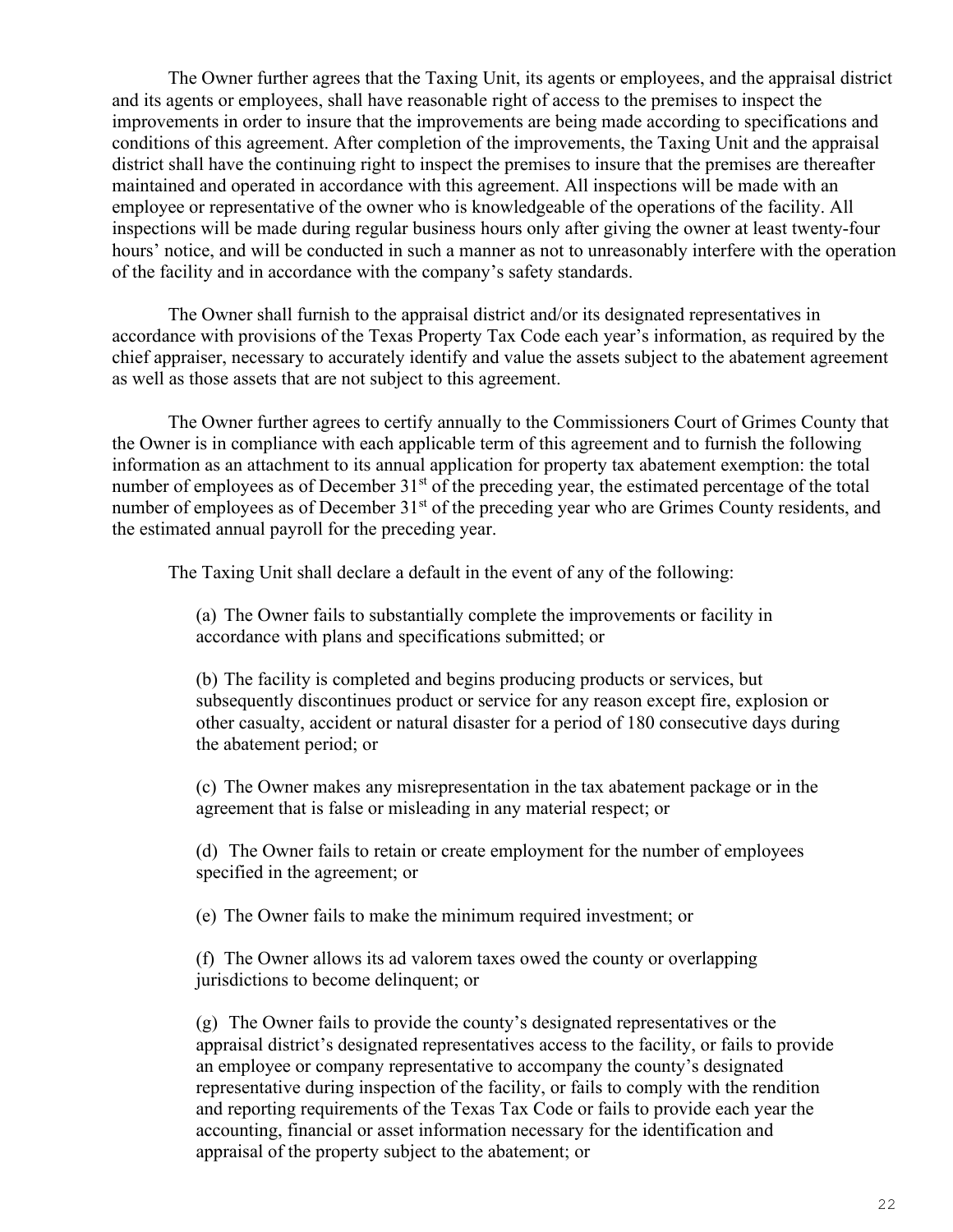(h) The Owner violates any of the terms and conditions contained in the agreement.

In the event the Taxing Unit declares a default, the Taxing Unit shall notify the Owner of the default in writing, certified mail return receipt requested, and if such default is not cured within 60 days from the date such notice is delivered, the agreement and abatement shall be terminated; provided however, that in the case of a default that for causes beyond the Owner's reasonable control, cannot with reasonable due diligence be cured within the 60 day period, the cure period may be extended if the Owner shall within 10 days of receipt of the notice of default (1) advise the Taxing Unit of the Owner's intention to institute all steps necessary to cure such default; and (2) shall institute and complete with reasonable dispatch all steps necessary to cure such default.

If the facility is completed and begins producing product or service, but subsequently discontinues producing product or service for any reason except for fire, explosion, or other casualty, accident, or natural disaster for a period of 180 consecutive days during the abatement period, then the agreement shall terminate and so shall the abatement of the taxes for the calendar year during which the facility no longer produces for the  $180<sup>th</sup>$  consecutive day. The taxes abated for that calendar year shall be paid to the County prior to the delinquency date for that year. Furthermore, all ad valorem taxes which would have been levied by the County for all calendar years prior to the year in which the facility no longer produced for the 180<sup>th</sup> consecutive day, but for the abatement and all penalties and interest on the recaptured tax amount, as authorized by law, will become a debt to the taxing unit and shall become due and payable to the County within 60 days of the date the notice of default is delivered.

If the company or individual is in default according to the terms and conditions of its agreement during the abatement period for any reason other than that described in the preceding paragraph, the agreement shall terminate and so shall the abatement of taxes for the calendar year during which the default occurred. The taxes abated for that calendar year shall be paid to the County prior to the delinquency date for that year. Furthermore, all ad valorem taxes which would have been levied by the County for all calendar years prior to the year in which the default occurred but for the abatement and all penalties and interest on the recaptured tax amount, as authorized by law, will become a debt to the taxing unit and shall become due and payable to the County within 60 days of the date the notice of default is delivered.

It is understood and agreed between the parties that the owner, in performing its obligations hereunder, is acting independently, and the Taxing Unit assumes no responsibilities or liabilities in connection therewith to third parties. The Owner further agrees to hold the Taxing Unit harmless and indemnify and defend the Taxing Unit from any and all kinds of claims, losses, damages, injuries, suits or judgments in involving the Taxing Unit relating to such improvements.

Executed this the  $\qquad \qquad$  day of  $\qquad \qquad$ , 20

Owner

ATTEST:

 $\overline{\mathcal{L}}$ County Clerk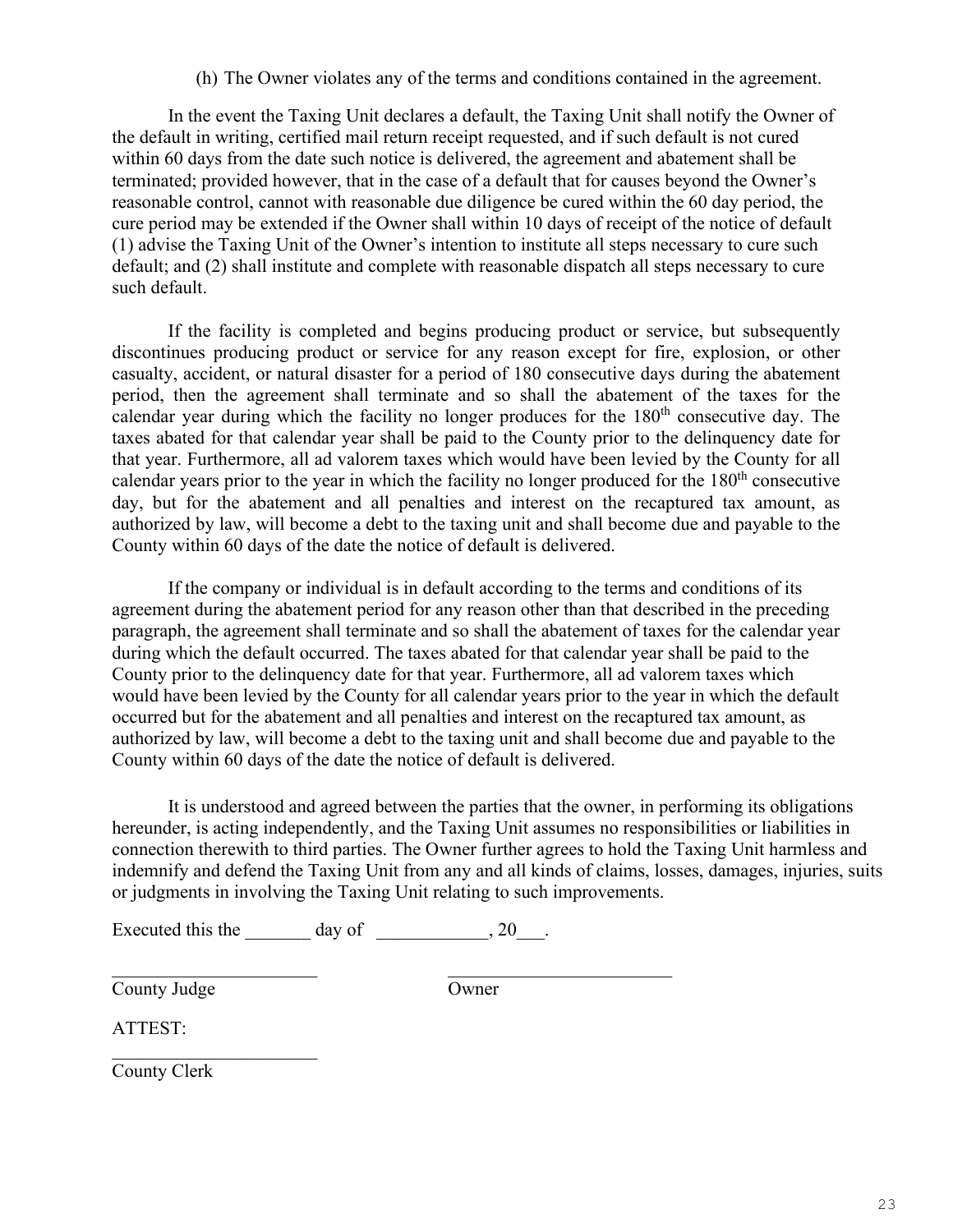# **EXHIBIT "A"**

Plat or Map and Metes and Bounds Description of Property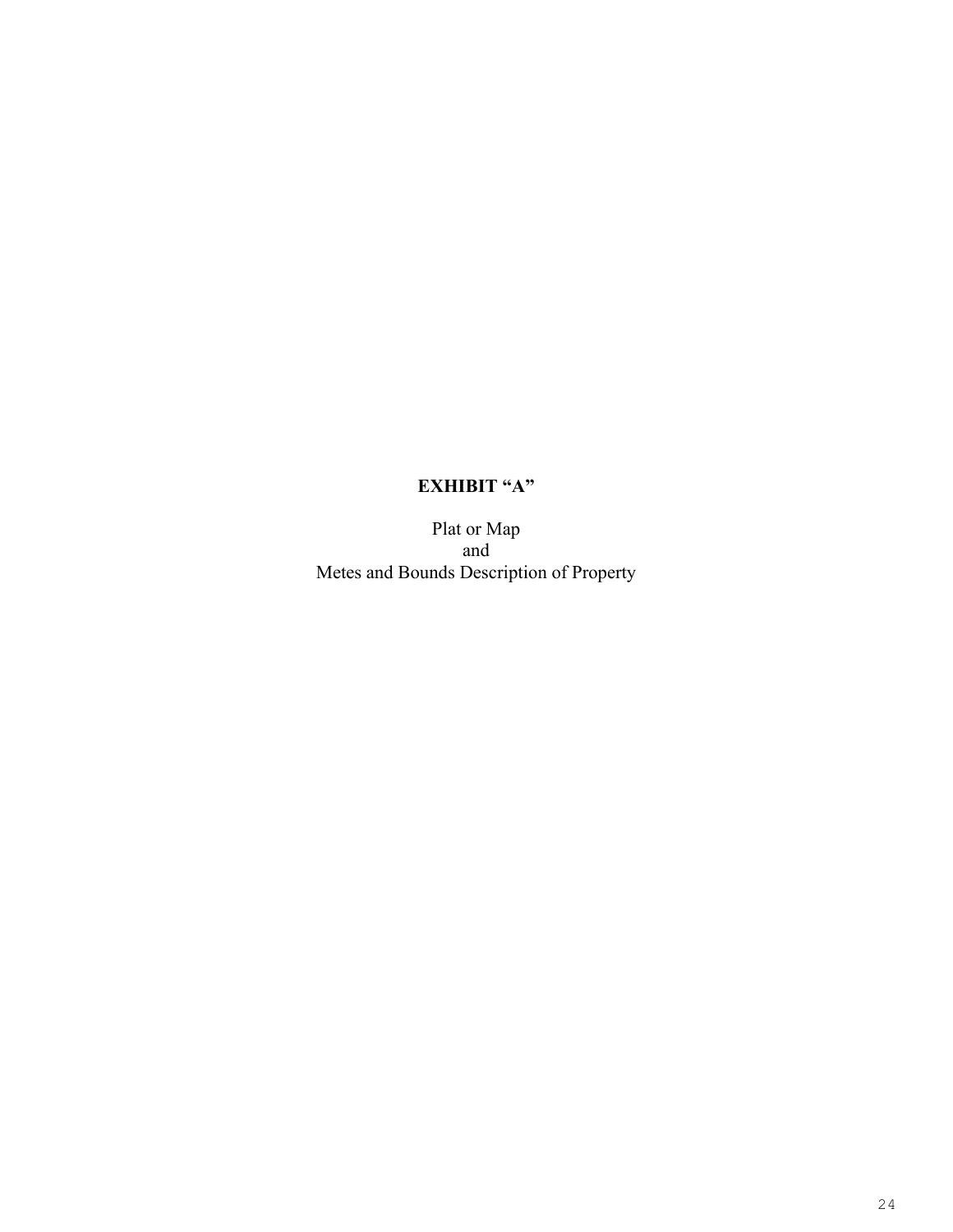#### **EXHIBIT "B"**

Descriptive List of Improvements to be Made

- 1. Nature of construction: \_\_\_\_\_\_\_\_\_\_\_\_\_\_\_\_\_\_\_\_\_\_\_\_\_\_\_\_\_\_\_\_\_\_\_\_\_\_\_\_\_\_\_\_\_\_\_\_\_\_\_\_\_\_\_
- 2. Projected commencement date for construction : \_\_\_\_\_\_\_\_\_\_\_\_\_\_\_\_\_\_\_\_\_\_\_\_\_\_\_\_\_\_
- 3. Projected completion date for construction:
- 4. Kind (Description), number and location of proposed improvements: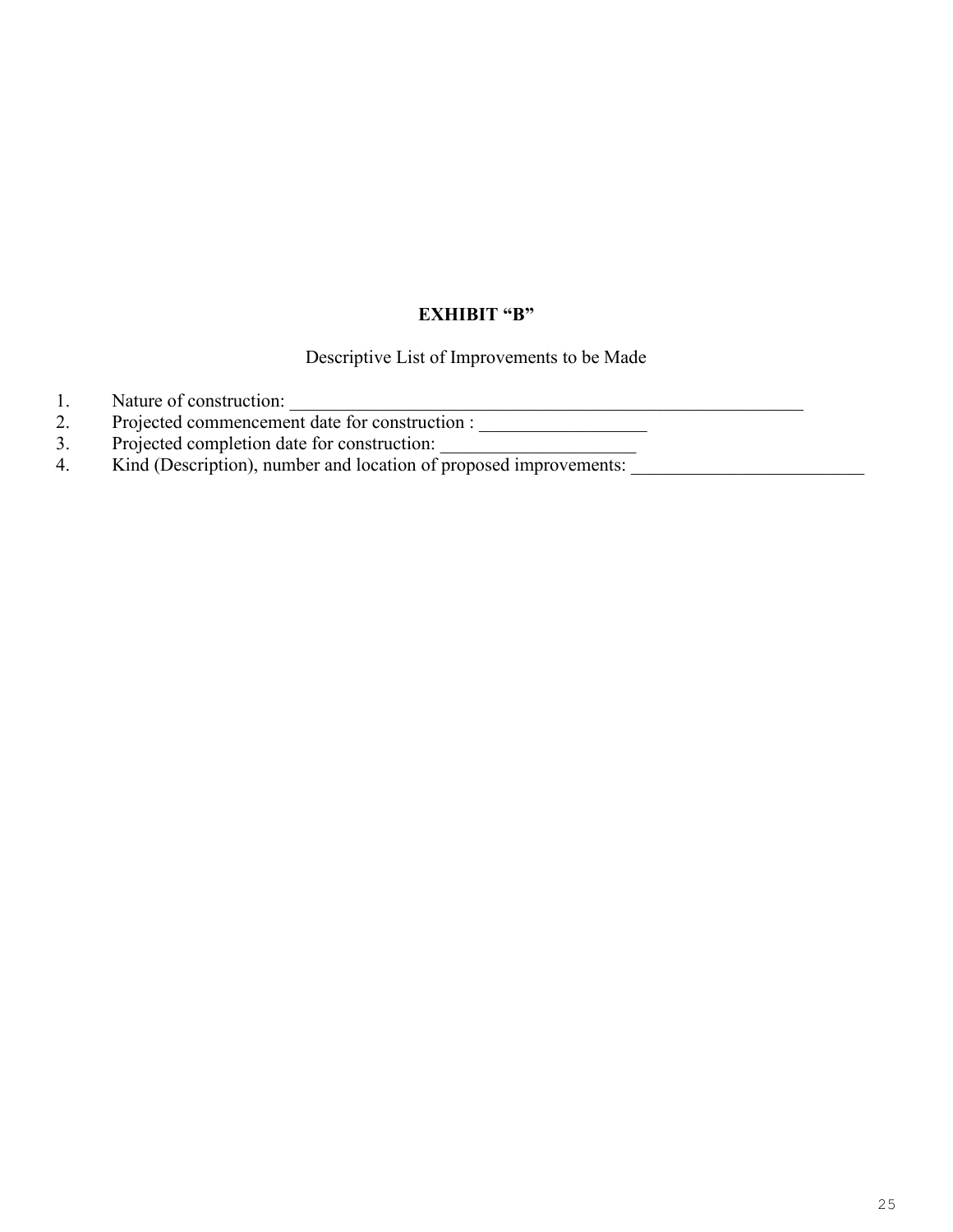## **EXHIBIT "C"**

Schedule of Tax Abatement

| Year | % Abated |  |  |
|------|----------|--|--|
|      |          |  |  |
|      |          |  |  |
|      |          |  |  |
|      |          |  |  |
|      |          |  |  |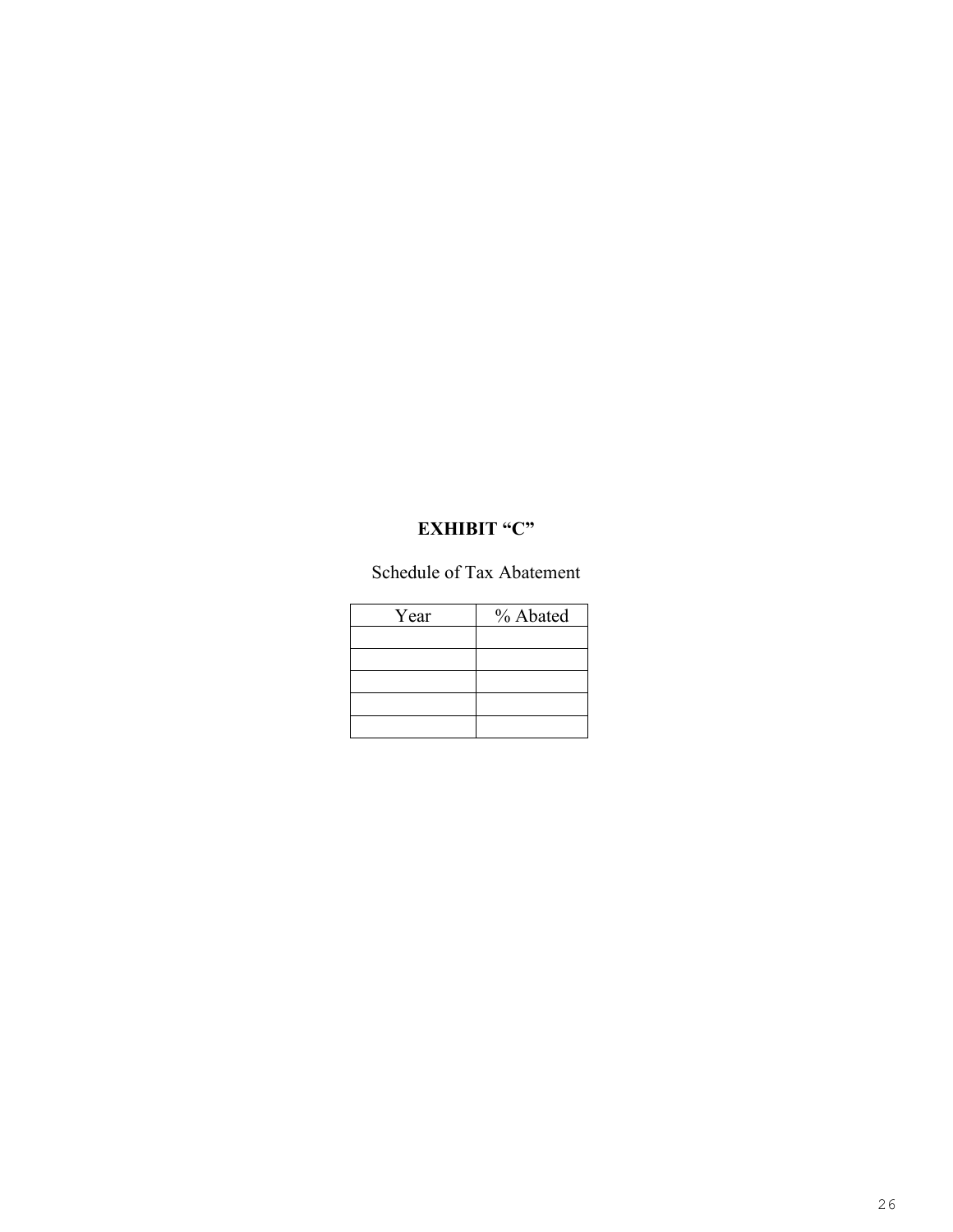# **ADDENDA #3**

# **GRIMES COUNTY ORDERS AND NOTICES**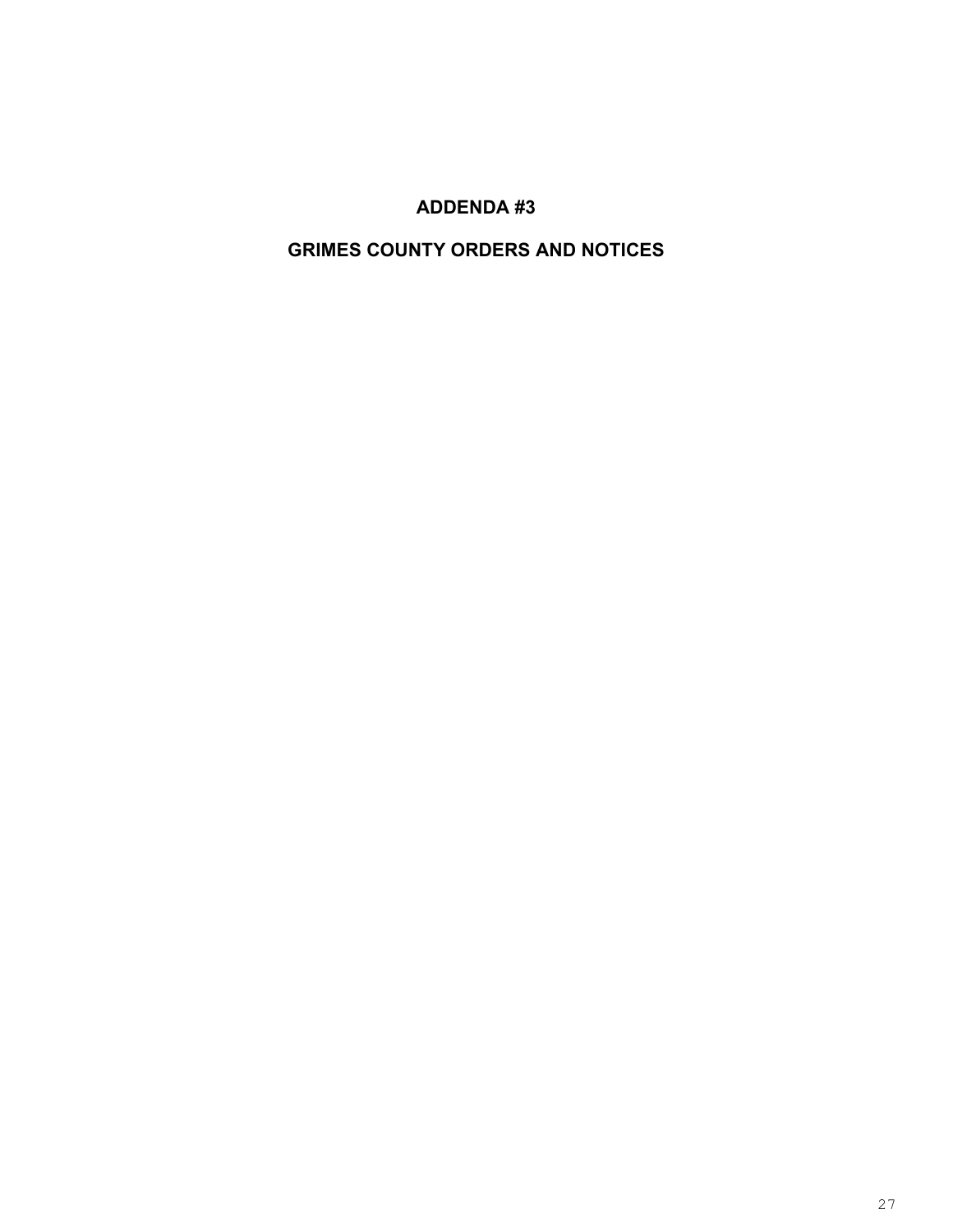#### **AN ORDER DESIGNATING A CERTAIN AREA AS A COMMERCIAL-INDUSTRIAL REINVESTMENT ZONE IN GRIMES COUNTY, TEXAS, ESTABLISHING THE BOUNDARIES THEREOF AND OTHER MATTERS RELATING THERETO**

WHEREAS Grimes County desires to promote the development or redevelopment of a certain contiguous geographic area within its jurisdiction by the creation of a reinvestment zone for commercial-industrial tax abatement; and

WHEREAS a public hearing before the Commissioner's Court was held at 8:45 a.m. on the day of October, 20, such date being at least seven (7) days after the date of publication of the notice of such hearing; and

WHEREAS written notice was provided to all taxing units overlapping the territory in the proposed reinvestment zone; and

WHEREAS at such public hearing the County invited any interested person to appear and contend for or against the creation of the reinvestment zone;

WHEREAS the County has found that designation of the area as a reinvestment zone would contribute to the retention or expansion of primary employment or would attract major investment in the zone that would be a benefit to the property to be included in the zone and would contribute to the economic development of the county; THEREFORE

BE IT ORDERED BY THE COMMISSIONER'S COURT OF GRIMES COUNTY:

That the county hereby creates a reinvestment zone for commercial-industrial tax abatement encompassing only the area described by the metes and bounds and plat in Exhibit "A" attached hereto and such reinvestment zone is hereby designated and shall hereinafter be designated as Reinvestment Zone # \_\_\_\_\_\_ Grimes County, Texas.

That the zone shall take effect \_\_\_\_\_\_\_\_\_\_\_\_\_ and terminate on \_\_\_\_\_\_\_\_ or at an earlier time designated by subsequent order.

That to be considered for execution of an agreement of tax abatement a commercialindustrial project shall :

(1) Be located wholly within the zone as established herein.

(2) Conform to the requirements of the County's Guidelines and Criteria for Tax Abatement and all other applicable laws and regulations.

ADOPTED AND APPROVED THIS the \_\_\_\_\_\_ day of \_\_\_\_\_\_\_\_\_\_\_\_, \_\_\_\_\_.

ATTEST:

\_\_\_\_\_\_\_\_\_\_\_\_\_\_\_\_\_\_\_\_\_\_\_\_\_\_\_ \_\_\_\_\_\_\_\_\_\_\_\_\_\_\_\_\_\_\_\_\_\_\_\_\_ County Judge County Clerk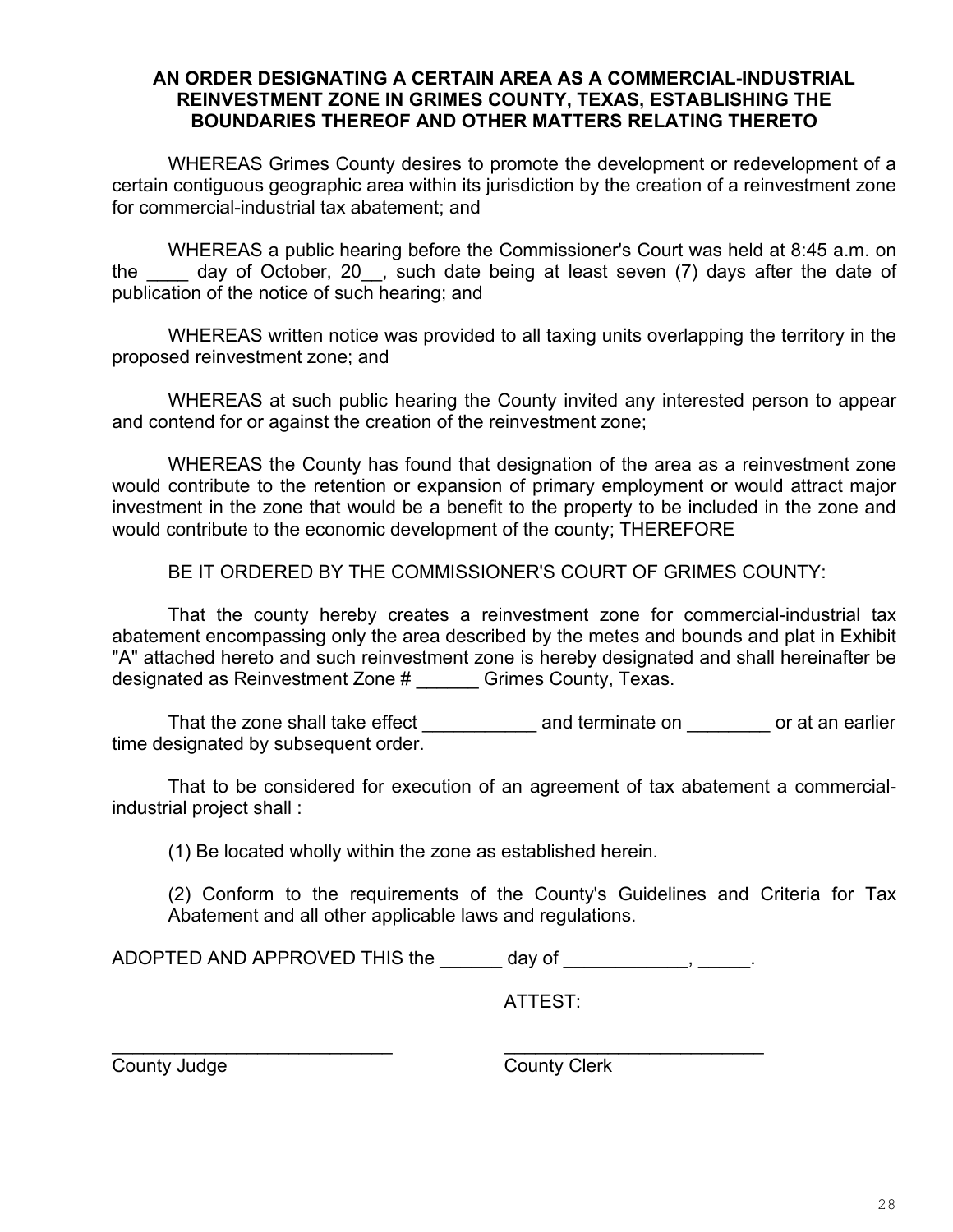#### **ORDER APPROVING TAX ABATEMENT APPLICATION AND AGREEMENT FOR (COMPANY NAME)**

WHEREAS, the Commissioner's Court of Grimes County has conducted a public hearing considering the application of \_\_\_\_\_\_\_\_\_\_\_\_\_\_\_\_\_\_\_\_\_\_\_\_\_\_\_\_\_\_for tax abatement; and

WHEREAS, the application of the statement meets requirements contained in the county's guidelines and criteria for tax abatement; and

WHEREAS, approval of tax abatement for The Theorem and a would contribute to the retention or expansion of primary employment and attract major investment that will contribute to the economic development of the county; and

WHEREAS, the planned use of the property would not constitute a hazard to public safety, health or morals, or otherwise adversely affect the citizens of Grimes County; and

WHEREAS, approval of tax abatement for \_\_\_\_\_\_\_\_\_\_\_\_\_\_\_\_\_\_\_\_\_\_\_\_\_\_\_\_ would not have a serious adverse effect on existing businesses in competition with the party requesting the abatement; and

WHEREAS, the Commissioners' Court of Grimes County and **\_\_\_\_\_\_\_\_\_\_\_\_\_\_\_\_\_**wish to enter into a tax abatement agreement; THEREFORE,

BE IT ORDERED that we the Commissioner's Court of Grimes County, having met in open session on this the \_\_\_\_\_ day of \_\_\_\_\_\_\_\_\_\_\_\_\_\_\_, 20\_\_ with a quorum present, and upon a majority vote, do hereby approve the application and agreement with dentically state for tax abatement.

County Judge

\_\_\_\_\_\_\_\_\_\_\_\_\_\_\_\_\_\_\_\_\_\_\_\_\_\_\_\_\_\_\_

\_\_\_\_\_\_\_\_\_\_\_\_\_\_\_\_\_\_\_\_\_\_\_\_\_\_\_\_\_\_\_

ATTEST:

County Clerk